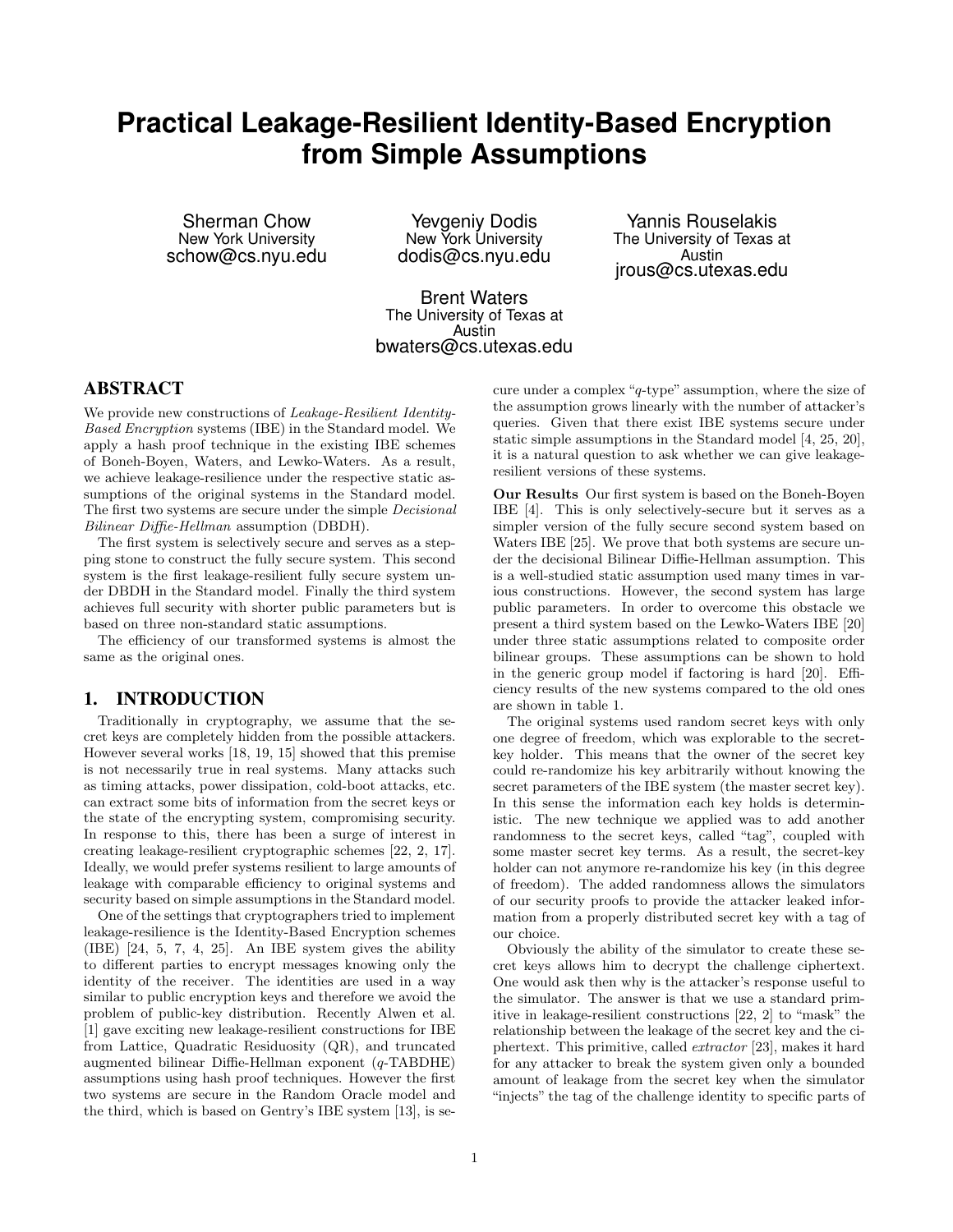| <b>IBE</b> System | Encryption  | Decryption  | Ciphertext Size                         | Public Parameters Size        | Assumptions | Security  |
|-------------------|-------------|-------------|-----------------------------------------|-------------------------------|-------------|-----------|
| Boneh-Boyen [4]   | $4 \cdot E$ | $2 \cdot P$ | $1 \cdot R_T + 2 \cdot R$               | $1 \cdot R_T + 3 \cdot R$     | <b>DBDH</b> | Selective |
| L-R BB, Section 3 | $5 \cdot E$ | $2 \cdot P$ | $1 \cdot R_T + 2 \cdot R + 1 \cdot Ext$ | $2 \cdot R_T + 3 \cdot R$     | <b>DBDH</b> | Selective |
| Waters [25]       | $3 \cdot E$ | $2 \cdot P$ | $1 \cdot R_T + 2 \cdot R$               | $1 \cdot R_T + (B+2) \cdot R$ | <b>DBDH</b> | Full      |
| L-R W, Section 4  | $4 \cdot E$ | $2 \cdot P$ | $1 \cdot R_T + 2 \cdot R + 1 \cdot Ext$ | $2 \cdot R_T + (B+2) \cdot R$ | <b>DBDH</b> | Full      |
| Lewko-Waters [20] | $4 \cdot E$ | $2 \cdot P$ | $1 \cdot R_T + 2 \cdot R$               | $1 \cdot R_T + 3 \cdot R$     | 1,2,3       | Full      |
| L-R LW, Section 5 | $5 \cdot E$ | $2 \cdot P$ | $1 \cdot R_T + 2 \cdot R + 1 \cdot Ext$ | $2 \cdot R_T + 3 \cdot R$     | 1,2,3       | Full      |

Table 1: Efficiency results for existing systems and our constructions.

L-R denotes the leakage-resilient version of each system as presented in this paper. For encryption and decryption times we count only the dominant operations, which are the exponentiations in  $\mathbb{G}$  and  $\mathbb{G}_T$  denoted as E and the pairings denoted as P. For sizes we denote by  $R_T$ , R the number of bits for the representation of elements of  $\mathbb{G}_T$  and  $\mathbb{G}$ , respectively. Ext is the size of plaintext messages plus the size of the extractor's seed. Typically the messages are symmetric encryption keys. B is the number of bits of each identity in the Waters' systems. Assumptions 1,2,3 are the assumptions in Section 2.6.2. Note that the times for each operation in the third system are larger than the respective ones in the first two because we use composite order bilinear groups instead of prime order groups.

the ciphertext.

## 1.1 Related Work

Identity-Based Encryption was first proposed in [24] and the first construction, secure in the Random Oracle model, was given in [5]. By utilizing a weaker notion of security, known as Selective security, many IBE systems were built in the Standard model [4, 7]. The first fully secure IBE system based on a simple assumption was given in [25].

Leakage-resilient systems on the other hand present more diversity and different models have been proposed. Micali and Reyzin [21] proposed a leakage model called "only computation leaks information", where unbounded amount of leakage is allowed but only from parts of memory that are accessed. A more general model of leakage, which captures the cold-boot memory attacks of [15], is the ability of the attacker to call an arbitrary leakage function on the secret key or the state of the encryption algorithm. Obviously the amount of leakage has to be bounded in this case, since an attacker can get the entire secret key. Two different models have been proposed: the Relative leakage model [22, 17, 9], where the leakage is a portion of the secret key and depends on the security parameter, and the Bounded Retrieval model [11, 8, 12, 1, 2], which allows for arbitrary large leakage and increasing sizes of secret keys, but with constant cost of encryption and decryption unrelated to the amount of leakage.

#### 1.2 Organization of the paper

In Section 2 we present the leakage model we will use, the security definitions and the complexity assumptions. In Sections 3,4,5 we give the selectively secure, fully secure, and fully secure with short public parameters IBE systems, respectively. These sections start with the algorithms of each system and conclude with the proofs of security. In Section 4 we give only the construction. Full version of this paper can be found in http://www.cs.utexas.edu/~jrous/. Finally in Section 6 we provide some interesting open problems.

## 2. PRELIMINARIES

# 2.1 Notation

If  $n \in \mathbb{N}$  then  $1^n$  is a string of ones, i.e. n encoded in unary.  $s \stackrel{R}{\leftarrow} S$  denotes that s is picked uniformly at random from the set S. For  $n \in \mathbb{N}$  we write [n] as shorthand for  $\{1, 2, \dots, n\}$  and  $[n]_0$  for  $[n] \cup \{0\}$ . We write PPT for probabilistic polynomial time. By  $\mathsf{negl}(n)$  we denote a negligible function of n, i.e. a function  $f : \mathbb{N} \to \mathbb{R}$  such that for every  $c > 0$  and an infinite number of *n*'s:  $f(n) \leq n^{-c}$ .

## 2.2 Identity-Based Encryption

An Identity-Based Encryption scheme [24] consists of four PPT algorithms:

**Setup**( $1^n$ )  $\rightarrow$  (*PP, MSK*) The setup algorithm takes a security parameter  $n$  as input, and outputs a set of public parameters  $PP$  and a master secret key  $MSK$ . The security parameter is encoded in unary, so that all algorithms run in polynomial time in  $n$ . The remaining algorithms take implicitly the security parameter  $1<sup>n</sup>$  and the public parameters  $PP$  as inputs.

 $KeyGen(MSK, I) \rightarrow SK$  The key generation algorithm takes the master secret key, and an identity I as inputs, and outputs a private key SK for identity I.

**Encrypt** $(I, M) \to CT$  The encryption algorithm takes a message  $\dot{M}$  to be encrypted, and an identity  $I$  as inputs. It outputs an encryption CT of the message M for identity I.

 $\textbf{Decrypt}(SK, CT) \rightarrow M$  The decryption algorithm takes a secret key of identity  $I$ , and a ciphertext  $CT$ . It outputs the message M if the ciphertext was a correct encryption for identity I.

#### 2.3 Leakage Model

In all constructions we use the Relative Leakage model on the secret keys, similar to [22], which allows the attacker to call an arbitrary function on the secret key of the identity he wants to attack with the restriction that the total output size is less than a relative bound. Our model is modified suitably for the IBE setting. As a result the attacker can get a leakage of up to  $l = l(n)$  bits from one key of each identity. All leakage-resilient IBE systems have this restriction [1, 22, 2]: that from each identity only one secret key is produced. We allow the production of multiple secret keys but we require that the leakage comes from only one.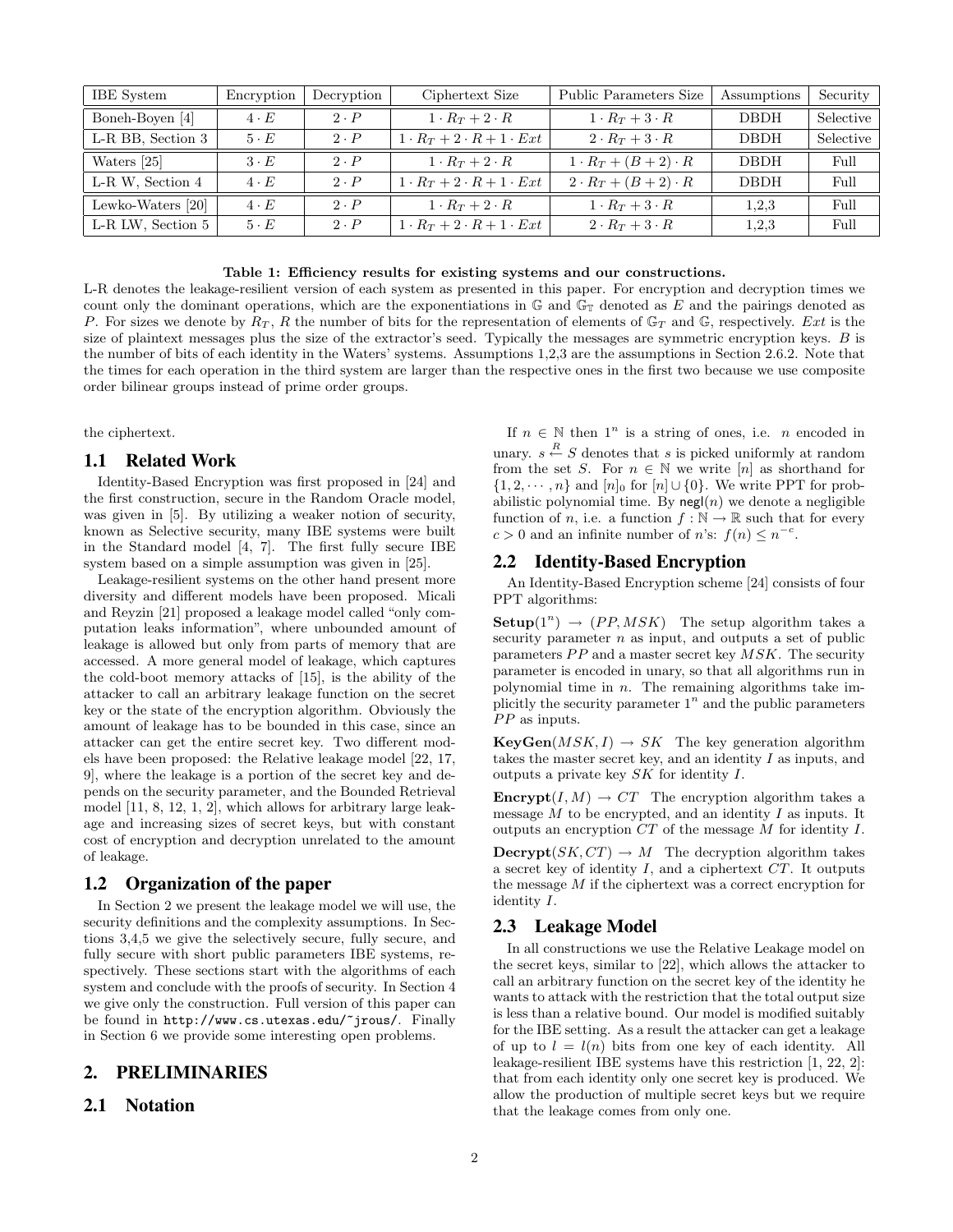We denote by  $\mathcal I$  the identity space and by  $\mathcal S\mathcal K$  the secret keys' space. The leakage is accessible to the attacker via calls to a Leak $(I, h_i)$  method, where  $I \in \mathcal{I}$  and  $h_i : \mathcal{SK} \to \{0, 1\}^{l_i}$ . The challenger has to check that the sum of all  $l_i$ 's for the same identity does not exceed the leakage bound  $l$  and if this is true, he has to return the value of the function  $h_i(SK_I)$  on a secret key of identity I. This secret key has to be the same in all subsequent calls to  $\textsf{Leak}(I, \cdot)$ . If the requested leakage exceeds l then the challenger ignores the query. Since we care only about PPT attackers, we require that the total number of queries is polynomial in n and that all  $h_i$ 's are efficiently computable.

## 2.4 Security Definition

To define leakage security, we modify the usual IbeCpa security game [14, 5] appropriately. The important change is that the adversary-attacker can get leakage from many secret keys of identities that eventually he will not forge on. The challenger has to keep track of all these leakage queries, so that if the adversary gets access to the entire secret key for an identity, he can not choose this as the challenge identity.

In the IbeCpa security game the adversary has the ability to make KeyGen queries to the challenger for any identity other than the challenge identity. In the new security game the adversary can make two additional queries, called Leak and Reveal. The Reveal query encodes the will of the attacker to learn the entire secret key of a previous leakage query. Obviously the identity of this key can not be used later as the challenge identity. We refer to both of these queries as leakage queries.

All the above queries can happen adaptively, i.e. they can depend on previous ones. However for all adversaries w.l.o.g. we will make some assumptions on the way they work:

We assume that after a Reveal or a KeyGen query on identity  $I$ , no Leak queries on  $I$  are made. This does not restrict the adversary since after such queries all secret keys on this identity are essentially "unlocked" and he can have access to all of their bits. Therefore he can compute the intended leakage himself.

We assume that just before the Challenge phase all secret keys leaked, except the one for the challenge identity  $I^*$ , are revealed to the adversary. Obviously this gives more power to him.

Finally, we assume that the adversary has made at least one leakage query for the challenge identity. Again this gives more power to him. With this assumption we know that the challenge identity is in the list of leaked keys; a fact that will be used in the security proofs.

The new security game, called CpaLeak, is parameterized by a security parameter n and a leakage parameter  $l = l(n)$ and consists of the following phases:

Setup The challenger runs the Setup $(1^n)$  algorithm and obtains the public parameters  $PP$  and the master secret key  $MSK$ . It gives  $PP$  to the adversary.

Also he creates two sets  $\mathcal{K} = \emptyset$  and  $\mathcal{L} = \emptyset$  to keep track of the keygen and the leakage queries, respectively. Both  $\mathcal K$  and  $\mathcal L$  are sets of triples of identities, secret keys, and a counter, i.e.  $(I, SK, Cart) \in \mathcal{I} \times \mathcal{SK} \times \mathbb{N}$ .

**Phase 1** The adversary can make one of the following three queries to the challenger:

1. A query Leak $(I, h_i)$  where  $h_i : \mathcal{SK} \to \{0, 1\}^{l_i}$ . The challenger checks if there is a triple  $(I, SK, Cntr)$  in  $\mathcal{L}$ . If it is not, he runs the KeyGen $(MSK, I) \rightarrow SK$  algorithm and inserts  $(I, SK, 0)$  to  $\mathcal{L}$ . After this step or if the triple was in  $\mathcal{L}$ , he checks if  $Cntr + l_i \leq l$ . If this it true, he responds with  $h_i(SK)$  and sets  $Cntr \leftarrow Cntr + l_i$  in  $(I, SK, Cntr)$ . Otherwise he responds with a dummy value ⊥.

2. A query  $\mathsf{Revea}(I)$  where I is an identity. The challenger checks if there is a triple  $(I, SK, Cntr)$  in  $\mathcal{L}$ . If it is then he moves it to  $K$  and gives SK to the adversary. If it is not in  $\mathcal L$  but in  $\mathcal K$  (this means that another reveal query has been issued before), then he reveals  $SK$ , as well. Finally if it is not in any of these sets, the challenger creates a new secret key by invoking KeyGen $(MSK, I) \rightarrow SK$ , puts the triple  $(I, SK, 0)$  to set K, and responds with SK as above.

3. A query  $KeyGen(MSK, I)$  where the challenger returns a fresh secret key for identity  $I$  and moves, if it exists, the triple  $(I, SK, Cart)$  from set  $\mathcal L$  to  $\mathcal K$ .

**Challenge** The adversary submits two messages  $M_0, M_1$ of equal size and a challenge identity  $I^*$ , with the restriction that  $(I^*, \cdot, \cdot) \notin \mathcal{K}$ . The challenger sets a bit  $\sigma \stackrel{R}{\leftarrow} \{0,1\}$ uniformly at random and encrypts  $M_{\sigma}$  under  $I^*$ . He sends the resulting ciphertext  $CT^*$  to the adversary.

Phase 2 This is the same as Phase 1 with the restriction that no leakage queries are allowed; only KeyGen on identities different than  $I^*$ .<sup>1</sup>

Guess The adversary outputs a bit  $\sigma'$ . We say that he succeeds if  $\sigma' = \sigma$ .

The advantage of an adversary  $A$  on breaking an IBE scheme  $\Pi$  with security parameter n and leakage  $l$  is defined as  $\mathsf{Adv}_{\mathcal{A},\Pi}^{\mathsf{Cpaleak}}(n,l) = \Pr[\mathcal{\hat{A}} \text{ succeeds}] - \frac{1}{2}.$ 

DEFINITION 2.1. An IBE scheme  $\Pi$  is l-leakage fully secure if for all PPT adversaries A

$$
\mathsf{Adv}_{\mathcal{A},\Pi}^{\mathsf{Cpaleak}}(n,l) \leq \mathsf{negl}(n)
$$

If we modify the above security game so that the adversary gives the challenge identity  $I^*$  to the challenger before the setup phase, we get the game SelLeak in order to define selective security. Notice that in this case the challenger doesn't have to keep track of the leaked and keygen-ed keys since he knows from the beginning what is the challenge identity; the set  $\mathcal L$  contains only  $(I^*, \cdot, \cdot)$ .

If  $\mathsf{Adv}_{\mathcal{A},\Pi}^{\mathsf{Selleak}}(n) = \Pr[\mathcal{A} \text{ succeeds}] - \frac{1}{2} \text{ as before, we have:}$ 

DEFINITION 2.2. An IBE scheme  $\Pi$  is *l*-leakage selectively secure if for all PPT adversaries A

$$
\mathsf{Adv}_{\mathcal{A},\Pi}^{\mathsf{Selleak}}(n,l) \leq \mathsf{negl}(n)
$$

In all lemmas and definitions we will not write the dependence of Adv in  $n, l$  for easiness of notation.

#### 2.5 Min-Entropy - Extractors

In our constructions we will use some of the following notions and primitives. For a detailed treatment see [10, 23].

The min-entropy of a random variable X is defined as 
$$
\mathbf{H}_{\infty}(X) = -\log(\max_x \Pr[X = x])
$$
. We will mainly use the

<sup>&</sup>lt;sup>1</sup>The reason we don't allow  ${\sf Leak}$  queries in Phase 2 is that after the challenge phase the adversary can encrypt the entire decryption algorithm of  $CT^*$  as a function on the secret key of  $I^*$ . Then obviously he can always win the game. Also there is no need for Reveal queries since before the challenge phase all leaked keys are revealed.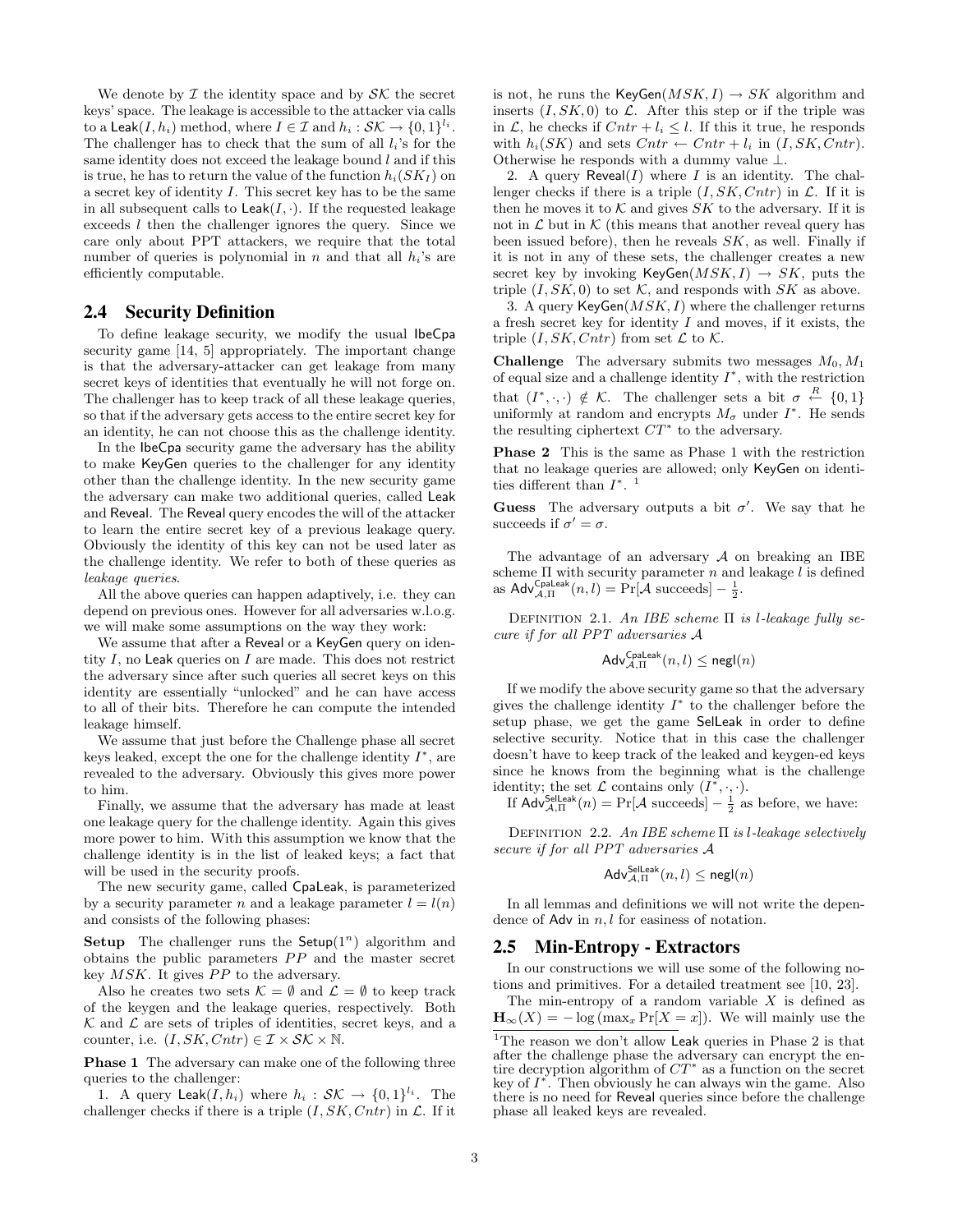average min-entropy of a random variable X conditioned on another random variable  $Y$ . This is defined as

$$
\tilde{\mathbf{H}}_{\infty}(X|Y) = -\log\left(\mathbb{E}_{y \leftarrow Y} \left[\max_{x} \Pr\left[X = x | Y = y\right]\right]\right)
$$

where  $\mathbb{E}_{y \leftarrow Y}$  denotes the expected value over all values of  $Y$ .

Intuitively, min-entropy of a random variable measures the difficulty of any adversary (even an unbounded one) to predict the value of the variable. Higher values of minentropy imply lower success probability for the adversary, because the best strategy is to predict the value with the highest probability:  $\max_x \Pr[X = x]$ . The average minentropy captures the same notion of predicting a variable X given knowledge of another random variable Y .

The following lemma was proved in [10] regarding average min-entropy:

Lemma 2.3. For any random variables A, B, C such that B has  $2^l$  possible values, we have that  $\tilde{\mathbf{H}}_{\infty}(A|(B,C)) \geq$  $\tilde{\mathbf{H}}_{\infty}(A|C) - l.$ 

The statistical distance between two random variables  $X, Y$  over a finite domain  $\Omega$  is defined as

$$
SD(X, Y) = \frac{1}{2} \sum_{\omega \in \Omega} |Pr[X = \omega] - Pr[Y = \omega]|
$$

The use of the following functions, called extractors, is typical in leakage-resilient systems [2, 1, 22]:

DEFINITION 2.4. A polynomial-time function ext :  $\mathbb{G} \times$  ${0,1}^{\mu} \rightarrow {0,1}^{m}$  is an average-case  $(h, \epsilon)$ -strong extractor if for all pairs of random variables  $(X, Y)$  such that  $X \in \mathbb{G}$ and  $\mathbf{H}_{\infty}(X|Y) > h$ , we have that

$$
\mathbf{SD}((\mathsf{ext}(X, U_{\mu}), U_{\mu}, Y), (U_{m}, U_{\mu}, Y)) \le \epsilon
$$

where  $\mathbb G$  is a non-empty set, and  $U_\mu, U_m$  are two uniformly distributed random variables over  $\{0,1\}^{\mu}$ ,  $\{0,1\}^m$  respectively.

In [10] Dodis et al. proved the following lemma which gives an explicit construction of an average-case strong extractor:

LEMMA 2.5. Let  $A, B$  be random variables such that  $A \in$  $\mathbb{G}$  and  $\tilde{\mathbf{H}}_{\infty}(A|B) \geq h$ . Let  $\mathcal{H} = \{H_s : \mathbb{G} \to \{0,1\}^m\}_{s \in S}$  be a  $family~of~universal~hash~functions.~If~m \leq h - 2 \log \left(\frac{1}{\epsilon}\right) + 2$ then

$$
\mathbf{SD}\left((H_{U_S}(A),U_S,B),(U_m,U_S,B)\right) \le \epsilon
$$

where  $U_S$  is a uniformly distributed variable over  $S$ .

#### 2.6 Assumptions

We present four assumptions in this section. We use the first one to prove security of the first two systems in Sections 3,4 and the other three for the last system in Section 5.

#### *2.6.1 Decisional Bilinear Diffie-Hellman*

The security of the first two IBE systems will be based on the well-known Decisional Bilinear Diffie-Hellman assumption (DBDH). This is defined via the following game:

Given a group generator algorithm  $\mathcal{G}(1^n)$  the challenger generates a group G of prime order  $p = \Theta(2^n)$  which admits an efficiently computable non-degenerate bilinear map<sup>2</sup>  $e : \mathbb{G} \times \mathbb{G} \to \mathbb{G}_T$ . The challenger picks uniformly at random a generator  $g \stackrel{R}{\leftarrow} \mathbb{G}$  and four random exponents  $x, y, z, w \stackrel{R}{\leftarrow}$  $\mathbb{Z}_p$ . He computes  $g^x, g^y, g^z$ ,  $T_0 = e(g, g)^{xyz}$ , and  $T_1 =$  $e(g,g)^{xyw}$ . We denote by D the tuple

$$
D = (p, \mathbb{G}, \mathbb{G}_T, e, g, g^x, g^y, g^z)
$$

He then flips a random coin  $\nu \stackrel{R}{\leftarrow} \{0,1\}$  and gives to the adversary the tuple  $(D, T_{\nu})$ . That is, either the element  $e(g,g)^{xyz}$  or a random element in  $\mathbb{G}_T$ .

The adversary outputs a guess  $\nu' \in \{0, 1\}$ . We say that he succeeds if  $\nu' = \nu$ . The advantage of an adversary A on  $\mathcal{G}(1^n)$  is defined as:

$$
Adv_{\mathcal{G},\mathcal{A}}^{\text{DBDH}}(n) = \Pr[\mathcal{A} \text{ succeeds}] - \frac{1}{2} =
$$
  
=  $\frac{1}{2} \left( \Pr[\mathcal{A}(D, e(g, g)^{xyz}) = 0] - \Pr[\mathcal{A}(D, e(g, g)^{xyw}) = 0] \right)$   
where  $D = (p, \mathbb{G}, \mathbb{G}_T, e, g, g^x, g^y, g^z).$ 

ASSUMPTION 2.6 (DBDH). We say that  $G$  satisfies the DBDH assumption if for all PPT adversaries A

$$
\mathsf{Adv}_{\mathcal{G},\mathcal{A}}^{\mathsf{DBDH}}(n) \leq \mathsf{negl}(n)
$$

#### *2.6.2 Composite Order Bilinear Groups*

In the last IBE system we will use composite order bilinear groups introduced in [6]. As before the group generator algorithm  $G$  takes as input a security parameter  $1^n$ and outputs the description of a bilinear group G of order  $N = p_1p_2p_3$  where  $p_1, p_2, p_3$  are three prime numbers of magnitude  $\Theta(2^n)$ . We assume that the generator algorithm outputs the values of  $p_1, p_2, p_3$  and generators of the respective subgroups.

We let  $\mathbb{G}_{p_1}, \mathbb{G}_{p_2}, \mathbb{G}_{p_3}$  denote these subgroups. We also let  $\mathbb{G}_{p_i p_j}$  denote the subgroup of order  $p_i p_j$ . We can prove that when  $h_i \in \mathbb{G}_{p_i}$  and  $h_j \in \mathbb{G}_{p_j}$  for  $i \neq j$ , we have that  $e(h_i, h_j) = 1_{\mathbb{G}_T}$  [20].

We define the following games:

**Game 1** In this game the challenger runs  $\mathcal{G}(1^n)$  and gives to the adversary  $\tilde{A}$  the tuple  $D^1 = (N, \mathbb{G}, \mathbb{G}_T, e, g_{p_1}, g_{p_3}).$ 

Then the challenger flips a random coin  $\nu \stackrel{R}{\leftarrow} \{0,1\}$  and picks  $(a, b) \stackrel{R}{\leftarrow} \mathbb{Z}_{p_1} \times \mathbb{Z}_{p_2}$ . He computes  $T_0^1 = g_{p_1}^a$  and  $T_1^1 =$  $g_{p_1}^a g_{p_2}^b$  and sends  $T^1_\nu$  to A.

In the end A outputs a bit  $\nu'$ , and succeeds if  $\nu' = \nu$ .

**Game 2** In this game the challenger runs  $\mathcal{G}(1^n)$  and picks random exponents  $(x_1, x_2, x_3) \stackrel{R}{\leftarrow} \mathbb{Z}_{p_1} \times \mathbb{Z}_{p_2} \times \mathbb{Z}_{p_3}$ . He gives to A the tuple

$$
D^{2} = (N, \mathbb{G}, \mathbb{G}_{T}, e, g_{p_{1}}, g_{p_{3}}, g_{p_{1}}^{x_{1}}g_{p_{2}}, g_{p_{2}}^{x_{2}}g_{p_{3}}^{x_{3}})
$$

Then he flips a random coin  $\nu \stackrel{R}{\leftarrow} \{0,1\}$  and picks  $(a, b, c) \stackrel{R}{\leftarrow}$  $\mathbb{Z}_{p_1} \times \mathbb{Z}_{p_2} \times \mathbb{Z}_{p_3}$ . He computes  $\tilde{T}_0^2 = g_{p_1}^a g_{p_3}^c$  and  $T_1^2$  $g_{p_1}^a g_{p_2}^b g_{p_3}^c$  and sends  $T_\nu^2$  to A.

A outputs a bit  $\nu'$ , and succeeds if  $\nu' = \nu$ .

**Game 3** In this game the challenger runs  $\mathcal{G}(1^n)$  and picks random exponents  $(x_2, y_2, \beta, z) \stackrel{R}{\leftarrow} \mathbb{Z}_{p_2} \times \mathbb{Z}_{p_2} \times \mathbb{Z}_{p_1} \times \mathbb{Z}_{p_1}$ . He gives to  $A$  the tuple

$$
D^{3} = (N, \mathbb{G}, \mathbb{G}_{T}, e, g_{p_{1}}, g_{p_{3}}, g_{p_{1}}^{\beta}g_{p_{2}}, g_{p_{1}}^{z}g_{p_{2}}^{x_{2}}, g_{p_{2}}^{y_{2}})
$$

Then he flips a random coin  $\nu \stackrel{R}{\leftarrow} \{0,1\}$  and picks  $w \stackrel{R}{\leftarrow}$  $\mathbb{Z}_{p_1}$ . He computes  $T_0^3 = e(g_{p_1}, g_{p_1})^{\beta z}$  and  $T_1^3 = e(g_{p_1}, g_{p_1})^{\beta w}$ and sends  $T_{\nu}^3$  to A.

<sup>&</sup>lt;sup>2</sup>We require that for every generator  $g \in \mathbb{G}$  we have that  $e(g,g) \neq 1$  and for every  $a,b \in \mathbb{Z}_p : e(g^{\overline{a}}, g^{\overline{b}}) = e(g,g)^{ab}$ .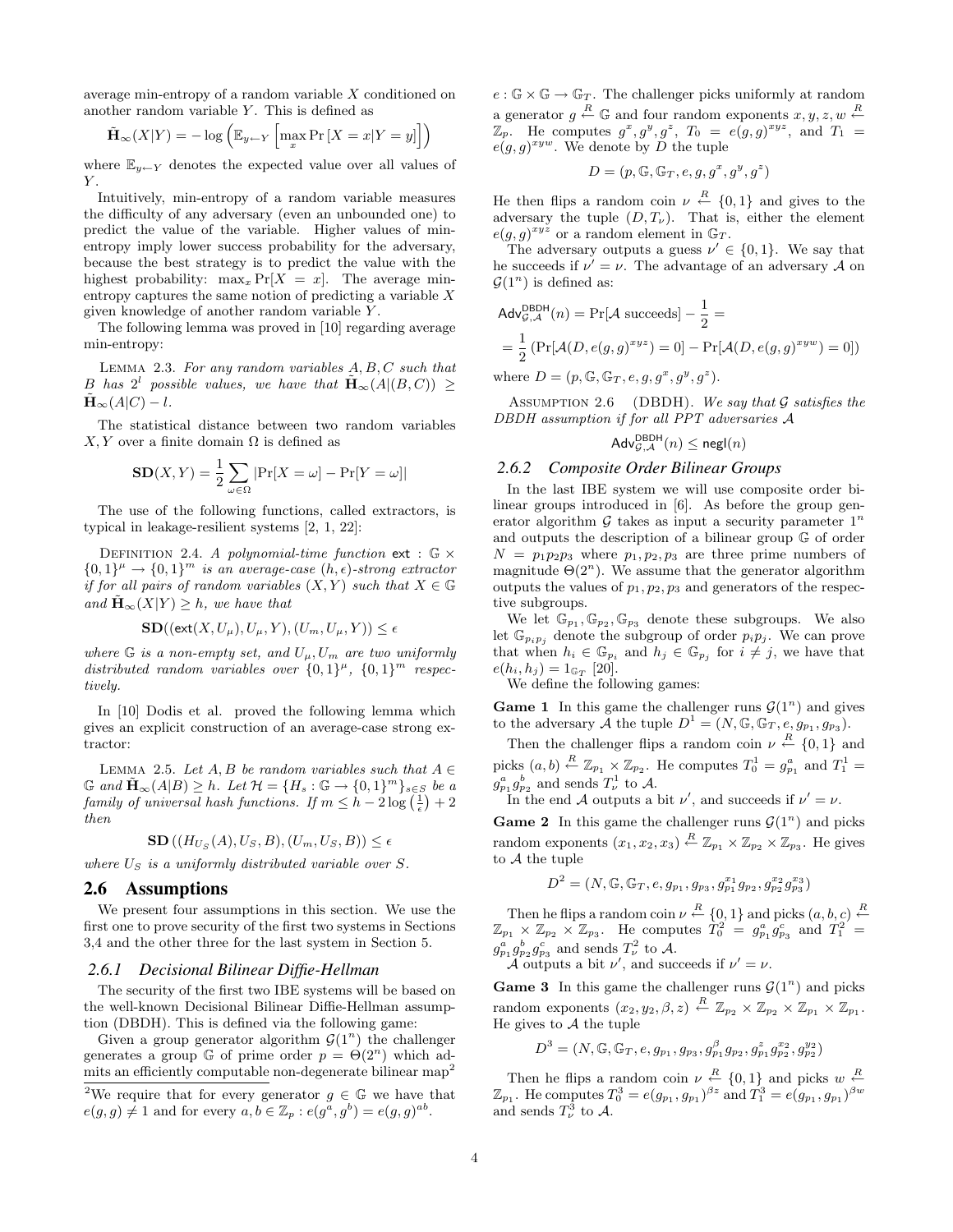A outputs a bit  $\nu'$ , and succeeds if  $\nu' = \nu$ .

Assumptions The advantage of any PPT adversary A in game i where  $i \in \{1, 2, 3\}$  is:

$$
\mathsf{Adv}^i_{\mathcal{G},\mathcal{A}}(n) = \frac{1}{2} \left( \Pr[\mathcal{A}(D^i, T_0^i) = 0] - \Pr[\mathcal{A}(D^i, T_1^i) = 0] \right)
$$

We say that  $G$  satisfies Assumption i if for all PPT algorithms A

$$
\mathsf{Adv}^i_{\mathcal{G}, \mathcal{A}}(n) \leq \mathsf{negl}(n)
$$

# 3. OUR FIRST SYSTEM

Our first system is similar to the Boneh-Boyen IBE [4] and its security is based on the same assumption (DBDH).

We modified the Boneh-Boyen system by adding two secret parameters  $x, y \in \mathbb{Z}_p$  (it already has  $a, b \in \mathbb{Z}_p$ ) and an integer tag  $t$  in every secret key. The terms  $x, y$  will be used as the exponents from DBDH assumption and the resulting new term  $e(g, g)^{xyz}$  in the ciphertext will serve as the challenge term of DBDH. The tag is used as a "trapdoor" for the simulator of our proofs to relate  $a, b$  to  $x, y$  in a way hidden from any attacker without knowing  $x, y$ . He picks a known tag  $t^*$  and sets  $a = xt^* + \tilde{a}$  and  $b = y + \tilde{b}$ . Knowledge of  $t^*$ allows him to create secret keys of the challenge identity  $I^*$ tagged only with  $t^*$ . However, this key will seem random to the attacker; as if it was sampled from the entire space of  $\mathcal{SK}_{I^*}$ . Leakage-resilience comes in the end from the application of the extractor to  $e(g,g)^{abz}$  which is transformed to a random term in case a non-valid DBDH term  $e(g, g)^{xyw}$  is given. The same intuition holds for all three systems in this paper.

## 3.1 Construction

We will denote this system by Π. It consists of the following algorithms:

**Setup** The setup algorithm uses a group generator  $\mathcal{G}(1^n)$ to create a bilinear group  $G$  of prime order  $p$ , as the one used in the DBDH assumption. It then picks uniformly at random  $a, b, x, y \stackrel{R}{\leftarrow} \mathbb{Z}_p$  and  $g, u, h \stackrel{R}{\leftarrow} \mathbb{G}$ .

Let  $l = l(n)$  be an upper bound on the amount of leakage. Then it sets an average-case  $(\log |\mathbb{G}_T| - l, \epsilon_{\text{ext}})$ -strong extractor function  $ext{\text{ext}}: \mathbb{G}_T \times \{0,1\}^{\mu} \to \{0,1\}^m$ . We assume that the message space is  $\mathcal{M} = \{0, 1\}^m$ .

Finally it publishes the public parameters

$$
PP = (p, \mathbb{G}, \mathbb{G}_T, e, g, u, h, e(g, g)^{xy}, e(g, g)^{ab}, \text{ext})
$$

and stores privately the master secret key  $MSK = (g^{xy}, g^{ab})$ .

 $KeyGen(MSK, I)$  The key generation algorithm picks uniformly at random two exponents  $t, r \stackrel{R}{\leftarrow} \mathbb{Z}_p$ . Exponent t is meant to serve as a tag on the generated key. We assume that the identity space is  $\mathcal{I} = \mathbb{Z}_p$ . Then the algorithm calculates the following secret key for identity  $I$ :

$$
SK = (s_1, s_2, s_3) = (t, g^{ab}g^{-xyt}(u^I h)^r, g^{-r})
$$

**Encrypt** $(I, M)$  The encryption algorithm picks uniformly at random an exponent  $z \stackrel{R}{\leftarrow} \mathbb{Z}_p$  and a random seed  $s \stackrel{R}{\leftarrow}$  ${0,1}^{\mu}$  for the extractor function. The ciphertext is:

$$
CT = (c_1, c_2, c_3, c_4, c_5)
$$
  
=  $(M \oplus ext(e(g, g)^{abz}, s), (u^I h)^z, g^z, e(g, g)^{xyz})$ 

where by  $\oplus$  we denote the bit-wise XOR operation.

Decrypt The decryption algorithm returns:

$$
{\sf ext}\,(e(s_2,c_4)e(s_3,c_3)c_5^{s_1},c_2)\oplus c_1
$$

If the identities of the secret key and the ciphertext are equal, we get:

$$
\operatorname{ext}(e(s_2, c_4)e(s_3, c_3)c_5^{s_1}, c_2) \oplus c_1 =
$$
\n
$$
= \operatorname{ext}(e(g, g)^{abz}e(g, g)^{-xyzt}.
$$
\n
$$
\cdot e(u^I h, g)^{rz}e(g, u^I h)^{-rz}e(g, g)^{xyzt}, s) \oplus
$$
\n
$$
\oplus M \oplus \operatorname{ext}(e(g, g)^{abz}, s) = M
$$

which proves correctness of decryption.

## 3.2 Security

To prove selective security of our IBE system we define a new security game which is called SelModfd. This game is the same as the SelLeak security game except the challenge phase. In the challenge phase of this game the challenger does not execute the correct encryption on  $M_b$  but a new "encryption" scheme.

In this phase he picks uniformly at random two exponents  $z, w \stackrel{R}{\leftarrow} \mathbb{Z}_p$  and a random bit  $\sigma \stackrel{R}{\leftarrow} \{0,1\}$ . He computes the following:

$$
C = e(g, g)^{abz} e(g, g)^{xy(w-z)t^*} \quad c_2^* \stackrel{R}{\leftarrow} \{0, 1\}^\mu
$$
  
\n
$$
c_1^* = M_\sigma \oplus \text{ext}(C, c_2) \qquad c_3^* = (u^{I^*} h)^z
$$
  
\n
$$
c_4^* = g^z \qquad c_5^* = e(g, g)^{xyw}
$$

where  $t^*$  is the tag of the secret key  $SK_{I^*}$  of the challenge identity leaked to the adversary during Phase 1. Remember our assumption that some information is always leaked from that secret key. The challenge ciphertext returned to the adversary is  $(c_1^*, c_2^*, c_3^*, c_4^*, c_5^*)$ .

With some algebraic manipulation it is easy to see that the above ciphertext always decrypts with a secret key of  $I^*$ only if its tag is  $t^*$ . Therefore the above is not a valid encryption algorithm. However we can define by  $\mathsf{Adv}_{\mathcal{A},\Pi}^{\mathsf{SelModfd}}(n,l)$  =  $Pr[\mathcal{A} \text{ succeeds}] - \frac{1}{2}$  the advantage of any algorithm  $\mathcal{A}$  in this game.

Intuition of the proof Using the original  $a, b$  parameters the Boneh-Boyen system naturally allows the cancellation of the ab exponent in the creation of secret keys for identities different than  $I^*$ . Notice that if the simulator knows  $g^{ab}$ , he can solve the DBDH assumption himself [4]. Thus this cancellation is necessary in the reduction. However in our setting the simulator has to create one secret key for  $I^*$ , which is not possible in the original system. In order to do this we added two more parameters  $x, y$  and the tag  $t$ . Now the DBDH parameters are  $x$  and  $y$ . As we said terms  $a$ and b depend (obliviously to the attacker) on  $x, y$  and  $t^*$ . Using  $t^*$  the simulator can create a secret key of  $I^*$  since the resulting  $g^{xyt^*}, g^{-xyt^*}$  terms cancel out. The original trick of Boneh-Boyen still works for identities other than  $I^*$  for x, y.

Finally, in the SelModfd game the blinding factor has enough entropy due to the extractor, because without knowledge of leakage the attacker sees a random term. Getting leakage of l bits allows him to decrease the entropy at most by l and the extractor's parameters ensure that the blinding factor is close to uniform.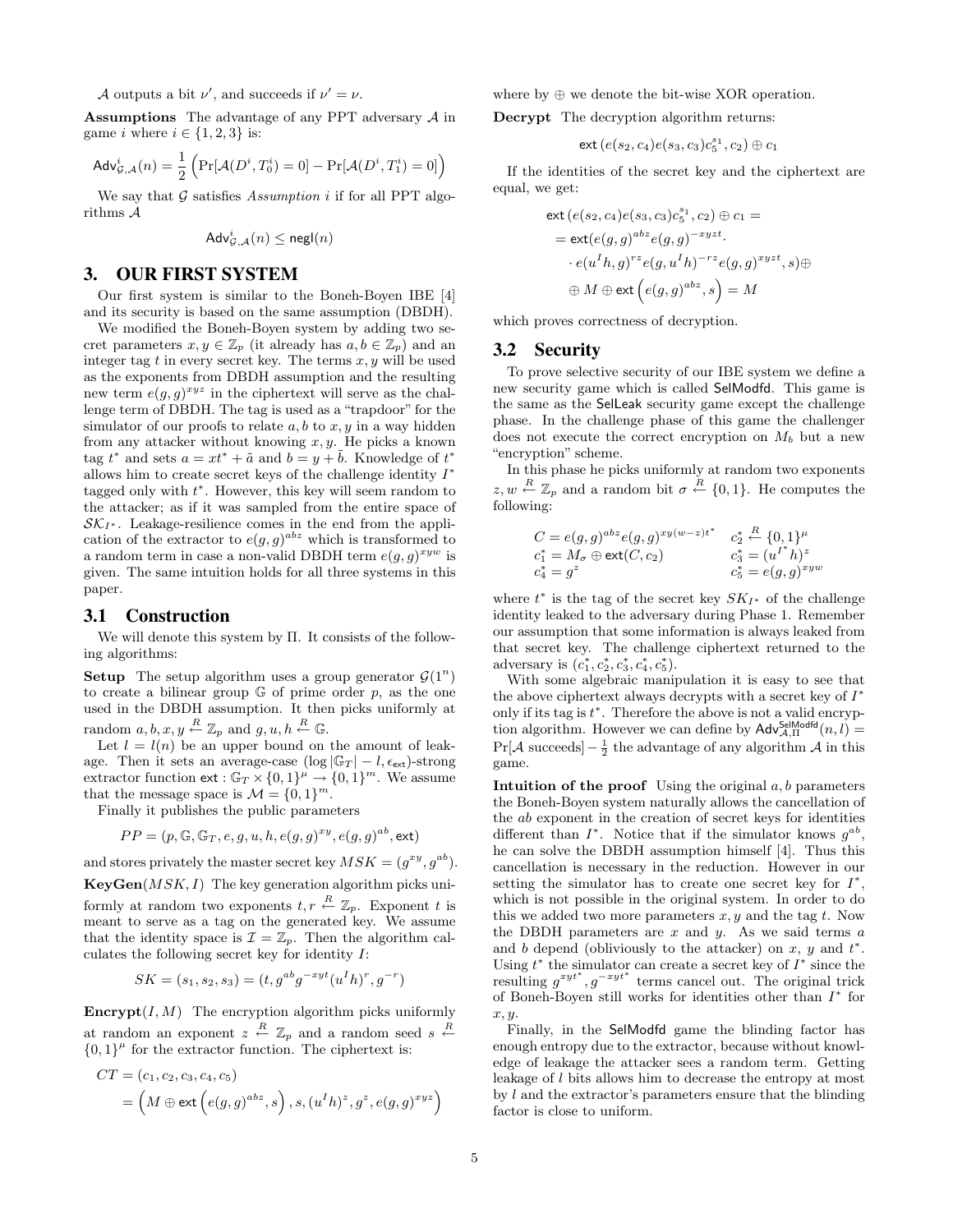Lemma 3.1. Suppose there exists a PPT algorithm A such that

$$
\mathsf{Adv}_{\mathcal{A},\Pi}^{\mathsf{SelLeak}}-\mathsf{Adv}_{\mathcal{A},\Pi}^{\mathsf{SelModfd}}=\epsilon
$$

Then we can build a PPT algorithm  $\beta$  with advantage  $\epsilon/2$ in breaking the DBDH assumption.

PROOF.  $\beta$  takes in a DBDH challenge

$$
(p, \mathbb{G}, \mathbb{G}_T, e, g, g^x, g^y, g^z, T_\nu)
$$

According to Selleak game, A gives to  $\beta$  an identity  $I^*$  that he wishes to forge on.

For the Setup phase, B sets implicitly  $a = xt^* + \tilde{a}$  and  $b = y + \tilde{b}$ , where all new variables such as  $t^*, \tilde{a}, \tilde{b}$  are chosen uniformly at random from  $\mathbb{Z}_p$  from this point on. Also he sets  $u = g^x g^{\tilde{u}}$  and  $h = g^{-xI^*} g^{\tilde{h}} = (g^x)^{-I^*} g^{\tilde{h}}$ . He computes  $e(g, g)^{ab} = e(g^x, g^y)^{t^*} e(g^x, g)^{t^*b} e(g, g^y)^{\tilde{a}} e(g, g)^{\tilde{a}\tilde{b}}$  and  $e(g,g)^{xy} = e(g^x, g^y)$ . Also, B picks a suitable extractor function ext.

We argue that the variables  $a, b, u, h$  are properly distributed because  $\mathcal B$  picks the random exponents  $\tilde{a}, b, \tilde{u}, h$  uniformly at random. The elements  $g, x, y$  are supposed to be picked uniformly at random by the DBDH challenger from their respective groups.

Therefore, the view of  $A$  is completely legitimate and  $B$ responds with the public parameters

$$
PP = (p, \mathbb{G}, \mathbb{G}_T, e, g, u, h, e(g, g)^{xy}, e(g, g)^{ab}, \text{ext})
$$

For Phase 1,  $\beta$  has to calculate one secret key for  $I^*$  for the leakage queries and an arbitrary number of secret keys for all other identities.

For queries on  $I \neq I^*$ , he sets  $s'_1 = t^* - \tilde{t}$ , where  $\tilde{t} \stackrel{R}{\leftarrow} \mathbb{Z}_p$ . Therefore  $s'_1$  is properly distributed and it is a known term. Also he sets implicitly  $r = -y\tilde{t}/(I - I^*) + \tilde{r}$ . Since  $\tilde{r} \stackrel{R}{\leftarrow} \mathbb{Z}_p$ , r is properly distributed.

Then  $\beta$  computes

$$
\begin{split} s_2' & = g^{ab}g^{-xyt}(u^I h)^r \\ & = g^{xyt^*}g^{xt^*\tilde{b}}g^{y\tilde{a}}g^{\tilde{a}\tilde{b}}\cdot g^{-xyt^*}g^{xy\tilde{t}}. \\ & \cdot \left(g^{x(I-I^*)}g^{\tilde{u}I}g^{\tilde{h}}\right)^{-y\tilde{t}/(I-I^*)}\cdot \left(g^{x(I-I^*)}g^{\tilde{u}I}g^{\tilde{h}}\right)^{\tilde{r}} \\ & = (g^x)^{t^*\tilde{b}}(g^y)^{\tilde{a}}g^{\tilde{a}\tilde{b}}. \\ & \cdot (g^y)^{-\tilde{u}I\tilde{t}/(I-I^*)}(g^y)^{-\tilde{h}\tilde{t}/(I-I^*)}(g^x)^{\tilde{r}(I-I^*)}g^{\tilde{r}\tilde{u}I}g^{\tilde{r}\tilde{h}} \\ s_3' & = g^{-r} = (g^y)^{\tilde{t}/(I-I^*)}g^{-\tilde{r}} \end{split}
$$

and responds to all leakage and keygen queries with  $(s'_1, s'_2, s'_3)$ .

For a Leak query on  $I^*$ , he picks an exponent  $r \stackrel{R}{\leftarrow} \mathbb{Z}_p$  and sets  $s_1^* = t^*$ . Since  $t^*$  was chosen randomly in the Setup phase,  $s_1^*$  is properly distributed.

Then he computes

$$
s_2^* = g^{ab}g^{-xyt^*}(u^{I^*}h)^r = g^{xyt^*}g^{xt^*\tilde{b}}g^{y\tilde{a}}g^{\tilde{a}\tilde{b}}.
$$
  

$$
g^{-xyt^*} \cdot g^{xt^*r}g^{\tilde{u}I^*r}g^{-xt^*r}g^{\tilde{h}r}
$$
  

$$
= (g^x)^{t^*\tilde{b}}(g^y)^{\tilde{a}}g^{\tilde{a}\tilde{b}}g^{\tilde{u}I^*r}\tilde{g}^{\tilde{h}r}
$$
  

$$
s_3^* = g^{-r}
$$

and answers all Leak queries using  $SK_{I^*} = (s_1^*, s_2^*, s_3^*)$ .

Notice that by choosing different  $\tilde{t}$ 's  $\beta$  can calculate many secret keys on I with different tags since  $t = t^* - \tilde{t}$ , while he can generate secret keys with only one tag for  $I^*$ .

In the Challenge phase,  $A$  submits two messages  $M_0, M_1$ to B. Then B flips a random coin  $\sigma \stackrel{R}{\leftarrow} \{0,1\}$  and computes the following "encryption" of  $M_{\sigma}$ :

$$
c_2^* \stackrel{R}{\sim} \{0,1\}^\mu
$$
  
\n
$$
c_4^* = g^2
$$
  
\n
$$
c_5^* = T_\nu
$$
  
\n
$$
c_6^* = T_\nu
$$
  
\n
$$
c_7^* = (g^z)^{\tilde{u}I^*}(g^z)^{\tilde{h}}
$$
  
\n
$$
c_8^* = T_\nu
$$
  
\n
$$
c_9^* = (g^z)^{\tilde{u}I^*}(g^z)^{\tilde{h}}
$$

Remember that  $T_{\nu}$  is the challenge term given by the DBDH challenger.

For Phase 2,  $\beta$  calculates the requested secret keys as he did in Phase 1. At the Guess phase, A outputs a guess  $\sigma'$ . Then B returns to the DBDH challenger  $\nu' = 0$  if  $\sigma' = \sigma$  or  $\nu' = 1$  if  $\sigma' \neq \sigma$ .

We will prove that the advantage of  $\beta$  in breaking the DBDH assumption is  $\epsilon/2$ . To see this, notice that if  $T_{\nu} =$  $e(g, g)^{xyz}$  the challenge ciphertext is a correct ciphertext according to our original encryption scheme. That is because the term  $e(s_2^*, c_4^*)e(s_3^*, c_3^*)(c_5^*)^{s_1^*} = e(g, g)^{abz}$  as one can easily verify. Thus the probability that  $A$  succeeds in the game is exactly  $\frac{1}{2} + \mathsf{Adv}_{\mathcal{A},\Pi}^{\mathsf{SelfLeak}}$ . Since  $\mathcal B$  outputs 0 when  $\mathcal A$  succeeds we get that

$$
\Pr[\mathcal{B}(D, e(g, g)^{xyz}) = 0] = \frac{1}{2} + \mathsf{Adv}_{\mathcal{A}, \Pi}^{\mathsf{Selleak}}
$$

where  $D = (p, \mathbb{G}, \mathbb{G}_T, e, g, g^x, g^y, g^z).$ 

On the other hand if  $T_{\nu} = e(g, g)^{xyw} = c_5^*$  then  $C =$  $e(g,g)^{abz}e(g,g)^{xy(w-z)t^*}$  and A plays the modified game. Therefore we have that

$$
Pr[\mathcal{B}(D, e(g, g)^{xyw}) = 0] = \frac{1}{2} + \mathsf{Adv}_{\mathcal{A}, \Pi}^{\mathsf{SelModfd}}
$$

Combining the above equations and using lemma's assumption, we get that the advantage of  $\beta$  in DBDH is:

$$
\frac{1}{2} \left( \Pr[\mathcal{B}(D, e(g, g)^{xyz}) = 0] - \Pr[\mathcal{B}(D, e(g, g)^{xyw}) = 0] \right) =
$$
\n
$$
= \frac{1}{2} \left( \text{Adv}_{\mathcal{A}, \Pi}^{\text{SelLeak}} - \text{Adv}_{\mathcal{A}, \Pi}^{\text{SelLeak}} \right) = \frac{\epsilon}{2}
$$

LEMMA 3.2. For any PPT adversary  $A$  it holds that

$$
\mathrm{Adv}_{\mathcal{A},\Pi}^{\mathrm{SelModfd}} \leq 2\epsilon_{\mathrm{ext}}
$$

PROOF. In the modified game, it is true that

$$
C = e(g,g)^{abz} e(g,g)^{xy(w-z) \cdot t^*}
$$

where  $t^*$  is the tag of the secret key for  $I^*$ . If we assume that this secret key is hidden from the adversary, then  $C$  is distributed uniformly at random in  $\mathbb{G}_T$ . That is, because  $w \neq z \mod p$  and  $t^*$  lies only in this specific secret key.<sup>3</sup>

Suppose we define by  $Z$  the set of all terms (public parameters, secret keys, challenge ciphertext) given to the adversary  $A$  except the leakage, the random seed  $c_2^*$ , and the  $c_1^*$  part of the challenge ciphertext. Then according to the above argument  $\tilde{\mathbf{H}}_{\infty}(C|Z) = \log |\mathbb{G}_T|$ . But the attacker has access to at most l bits of leakage from the secret key, i.e. to a random variable Y with  $2<sup>l</sup>$  values. By lemma 2.3 we know that

$$
\tilde{\mathbf{H}}_{\infty}(C|(Y,Z)) \ge \tilde{\mathbf{H}}_{\infty}(C|Z) - l = \log |\mathbb{G}_T| - l
$$

 $3w = z$  only with negligible probability in n.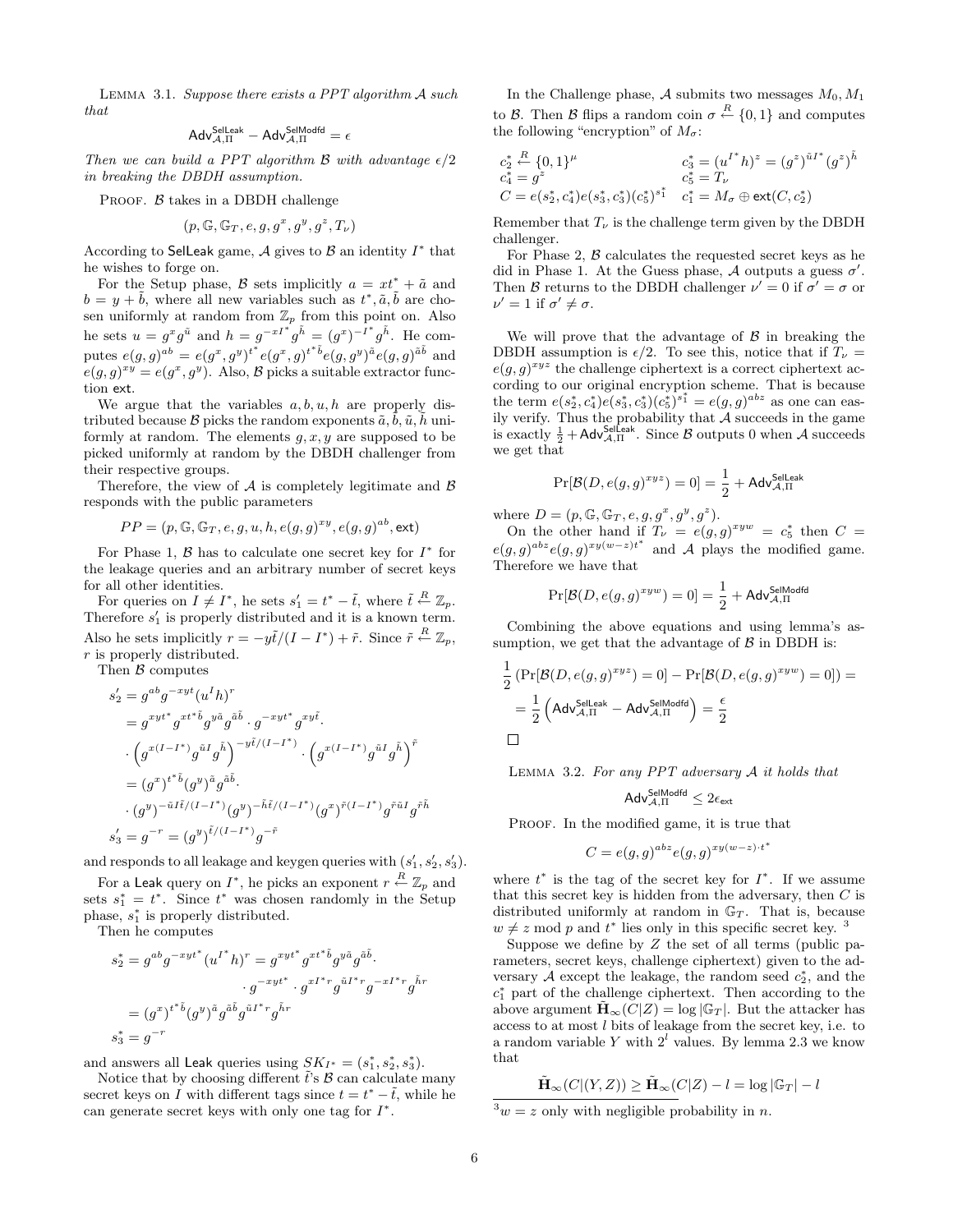Therefore the definition of a  $(\log |\mathbb{G}_T| - l, \epsilon_{\text{ext}})$  - strong extractor asserts that

$$
\mathbf{SD}\left((\mathsf{ext}(C,S),S,Y,Z),(U_m,S,Y,Z)\right) \leq \epsilon_{\mathsf{ext}}
$$

where S is the random variable for the seed  $c_2^* \in \{0,1\}^{\mu}$ distributed uniformly at random. Notice that  $S, Y, Z$  are the values of all the random variables known to the adversary: seed, leakage, and the rest, respectively.

Thus the statistical distance of  $c_1^* = M_{\sigma} \oplus \text{ext} (C, c_2^*)$  from the uniform distribution is at most  $\epsilon_{\text{ext}}$  for each  $\sigma$ . Therefore the statistical distance between the two possible ciphertexts is at most  $2\epsilon_{\text{ext}}$  and no adversary (even an unbounded one) can distinguish them with advantage more than this.  $\square$ 

Theorem 3.3. If the DBDH assumption holds and the extractor's second parameter  $\epsilon_{\text{ext}}$  used in  $\Pi$  is negligible in n, then system  $\Pi$  is *l*-leakage selectively secure, where  $l =$  $\log |\mathbb{G}_T| - k$  and k is the extractor's first parameter.

PROOF. Suppose  $\epsilon_{DBDH}$  is the maximum advantage of all PPT adversaries in the DBDH game. Then according to lemmas 3.1 and 3.2, for any PPT adversary  $A$  we have that:

$$
\mathsf{Adv}_{\mathcal{A},\Pi}^{\mathsf{Selleak}} - \mathsf{Adv}_{\mathcal{A},\Pi}^{\mathsf{SelModfd}} \leq 2\epsilon_{DBDH} \Longrightarrow
$$
  

$$
\mathsf{Adv}_{\mathcal{A},\Pi}^{\mathsf{SelLeak}} \leq 2\left(\epsilon_{DBDH}(n) + \epsilon_{\mathsf{ext}}(n)\right)
$$

If the premises of the theorem hold both  $\epsilon_{DBDH}(n)$  and  $\epsilon_{\text{ext}}(n)$  are negligible functions of n.  $\square$ 

Leakage Summary In order to give a concrete bound on the leakage allowed by our scheme we use lemma 2.5 which states that efficient constructions of extractors exist whenever  $m \leq \log |\mathbb{G}_T| - l - 2 \log(1/\epsilon_{\text{ext}}) + 2$ . Since we require  $\epsilon_{\text{ext}}(n)$  to be negligible, we allow leakage of up to  $l = \log p - \omega(\log n) - m$  bits. If we assume that we can represent elements of  $\mathbb{Z}_p$  and  $\mathbb{G}$  with log p bits, the fraction of the secret key we allow to be leaked is slightly less than 1/3.

## 4. OUR SECOND SYSTEM

In this section we will modify the existing system in a way similar to [25], to get a fully secure leakage-resilient IBE scheme. The only change is that we use the Waters' hash  $u_0 \prod_{i=1}^B u_i^{I_i}$  for identities  $I \in \{0,1\}^B$  instead of the Boneh-Boyen hash  $u^I h$  for  $I \in \mathbb{Z}_p$ .

#### 4.1 Construction

We will denote the new system by  $P$ . The algorithms are the following:

Setup This works the same way as the Setup algorithm of Π with the difference that instead of picking random  $u, h \stackrel{R}{\leftarrow} \mathbb{G}$ , it picks  $B + 1$  uniform random elements of  $\mathbb{G}$ ,  $u_0, u_1, \cdots, u_B \stackrel{R}{\leftarrow} \mathbb{G}$ , where  $B = B(n)$  is a polynomial in the security parameter  $n$ . We assume that all identities are B-bit vectors, and we denote the *i*-th bit of  $I$  by  $I_i$ .

The public parameters are

$$
PP = (p, \mathbb{G}, \mathbb{G}_T, e, g, u_0, u_1, \cdots, u_B, e(g, g)^{xy}, e(g, g)^{ab}, \text{ext})
$$

and the master secret key  $MSK = (g^{xy}, g^{ab})$ .

Algorithms KeyGen and Encrypt are the same as the respective ones from  $\Pi$  if we substitute the  $u<sup>I</sup>h$  term with

the Waters' hash  $u_0 \prod_{i=1}^B u_i^{I_i}$  for  $I \in \{0,1\}^B$ . **Decrypt** is exactly the same as Π:

 $KeyGen(MSK, I)$ 

$$
SK = (s_1, s_2, s_3) = (t, g^{ab}g^{-xyt}(u_0 \prod_{i=1}^{B} u_i^{I_i})^r, g^{-r})
$$

 $\text{Energy}(I, M)$ 

$$
CT = (c_1, c_2, c_3, c_4, c_5)
$$
  
=  $\left(M \oplus \text{ext}\left(e(g, g)^{abz}, s\right), s, (u_0 \prod_{i=1}^B u_i^{I_i})^z, g^z, e(g, g)^{xyz}\right)$ 

Decrypt

$$
{\sf ext}\,(e(s_2,c_4)e(s_3,c_3)c_5^{s_1},c_2)\oplus c_1
$$

## 4.2 Security

The proof follows the security proof of [16] modified to our IBE system and security game. In order to do that we need to define three additional games. We denote by  $L = L(n)$ the maximum number of "leaked"identities, i.e. the attacker makes leakage queries for these identities. Also we denote by  $K = K(n)$  the maximum number of KeyGen queries. Since each game is played against a polynomial-time attacker both  $L, K$  are polynomials in n. The total number of identities leaked and the number of Keygen queries by the attacker except the challenge identity is denoted by  $Q = Q(n)$  $L(n) + K(n) - 1$ . The games used are the following:

CpaLeak This is the regular secular security game as defined in 2.4. We will bound the advantage of any attacker on this game.

CpaMid This game is the same as the previous one with the exception that the challenger keeps track of all identities leaked and queried by the attacker in Phases 1 and 2. At the Guess phase he has acquired a vector  $\vec{I} = (I^{(1)}, I^{(2)}, \cdots, I^{(n)})$  $I^{(Q)}$ ,  $I^*$ ) where  $I^*$  is the Challenge identity. In this phase the challenger sets  $m = 2Q$ , picks  $B + 1$  random elements  $\vec{x} = (x_0, x_1, \dots, x_B) \stackrel{R}{\leftarrow} [m-1]_0^{B+1}$ , and a parameter  $k \stackrel{R}{\leftarrow}$  $[B]_0.$ 

We define the binary function

$$
K(I) = \begin{cases} 0 & \text{if } x_0 + \sum_{i=1}^{B} x_i I_i = 0 \text{ mod } m \\ 1 & \text{otherwise} \end{cases}
$$

and the regular abort indicator function

$$
\tau(\vec{I}, \vec{x}, k) = \begin{cases}\n0 & \text{if } \left(\bigwedge_{i=1}^{Q} K(I^{(i)}) = 1\right) \wedge \\
x_0 + \sum_{i=1}^{B} x_i I_i^* = km\n\end{cases}
$$
\n1 otherwise

Then the challenger evaluates  $\tau(\vec{I}, \vec{x}, k)$  a total number of T times with fresh values of  $\vec{x}, k$  in order to get an estimate  $\zeta'$  of the probability  $\zeta(\vec{I}) \equiv \Pr_{\vec{x},k}[\tau(\vec{I}, \vec{x}, k) = 0],$  i.e.  $T \cdot \zeta'$  is the number of all tries where  $\tau(\vec{I}, \vec{x}, k) = 0$ . The parameter T will be defined later in the proof; here we assume it is a fixed parameter of all games.

The game is finished in one of three ways:

1. Regular Abort: If  $\tau(\vec{I}, \vec{x}, k) = 1$  then the challenger flips a coin  $\varphi \stackrel{R}{\leftarrow} \{0,1\}$  and the attacker succeeds in the game if  $\varphi = 0$ .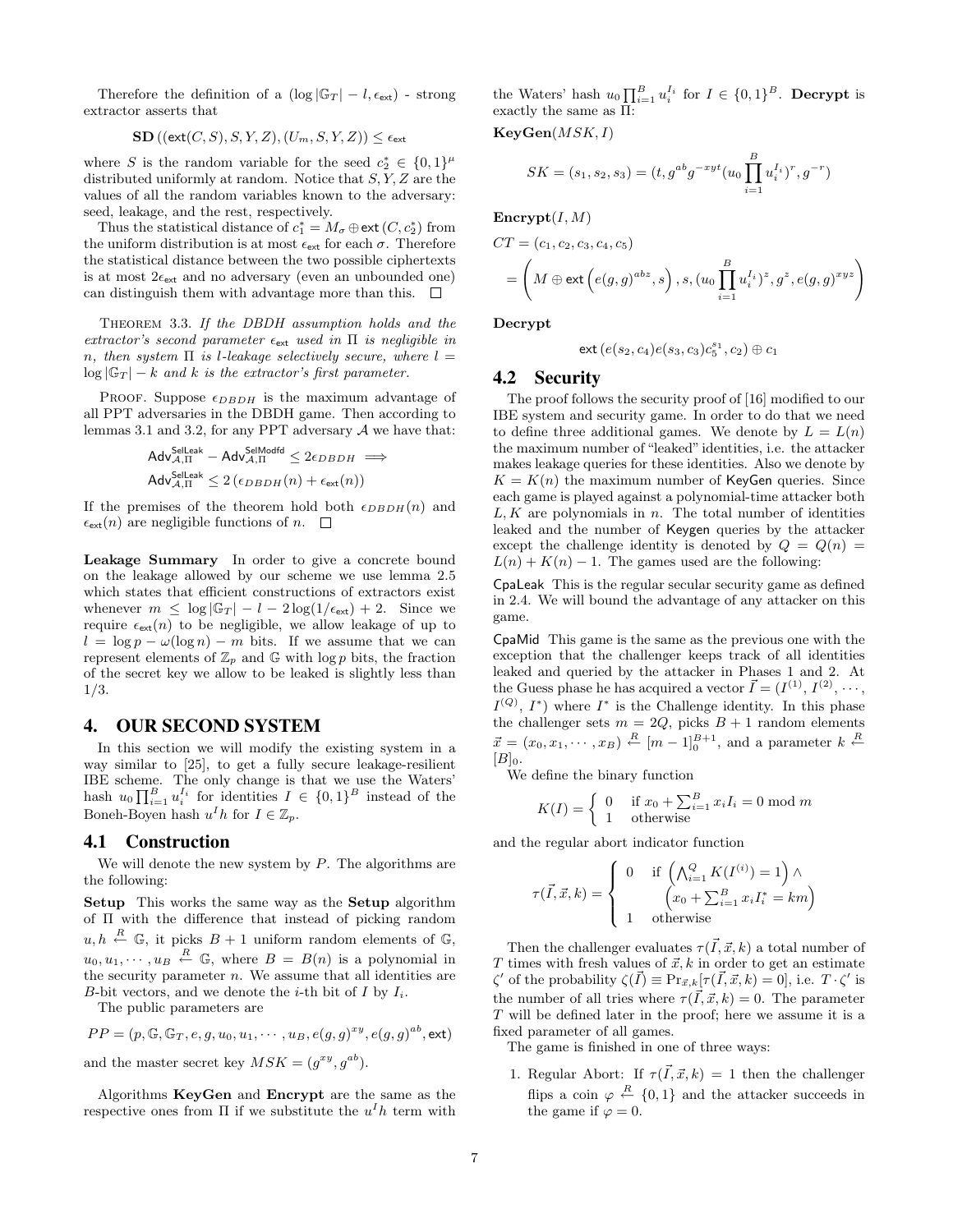- 2. Artificial Abort: If  $\zeta' \geq \zeta_m = 1/(4Q(B+1))$  the challenger aborts with probability  $(\zeta' - \zeta_m)/\zeta'$ . By abort we mean that he flips a coin  $\varphi \stackrel{R}{\leftarrow} \{0,1\}$  and the attacker succeeds if  $\varphi = 0$ .
- 3. Final Phase: If none of the above events happened, the attacker wins if he correctly guessed the challenge bit  $\sigma$  chosen by the challenger in the Challenge phase (see definition 2.4).

CpaSim This game is the same as the previous game with the exception that the challenger tries to catch the regular aborts "on the fly". That is, if he is queried for an identity  $I \neq I^*$  such that  $K(I) = 0$  or for  $I^*$  if  $x_0 + \sum_{i=1}^B x_i I_i^* \neq km$ , he immediately aborts.

The crucial difference is that in order to do that he has to know before the Challenge phase which one is the challenge identity. To do that he picks a random integer  $i^* \stackrel{R}{\leftarrow} [L]$  in the beginning and assumes that the  $i^*$ -th leaked identity is the Challenge one. If his guess is wrong, he aborts. This abort, called Challenge Abort, can either happen in Phase 1 when the attacker makes a Reveal or a KeyGen query on the  $i^*$ -th identity or in the Challenge phase if  $I^*$  is not the  $i^*$ -th identity. This guess will impose an  $1/L$  factor in the resulting probability.

In all aborts (Regular, Artificial, or Challenge), he flips a coin  $\varphi \stackrel{R}{\leftarrow} \{0,1\}$  and the attacker succeeds if  $\varphi = 0$ . Otherwise the attacker wins if his response  $\sigma' = \sigma$ .

CpaModfd The final game is the same as the previous one with the exception that in the Challenge phase the challenger returns the "modified" ciphertext:

$$
z, w \stackrel{R}{\leftarrow} \mathbb{Z}_p \qquad \qquad \sigma \stackrel{R}{\leftarrow} \{0, 1\}
$$
  
\n
$$
C = e(g, g)^{abz} e(g, g)^{xy(w-z)t^*} \qquad c_2 \stackrel{R}{\leftarrow} \{0, 1\}^{\mu}
$$
  
\n
$$
c_1 = M_{\sigma} \oplus \text{ext}(C, c_2) \qquad \qquad c_3 = (u_0 \prod_{i=1}^{B} u_i^{I_i^*})^z
$$
  
\n
$$
c_4 = g^z \qquad \qquad c_5 = e(g, g)^{xyw}
$$

where  $t^*$  is the tag of the secret key  $SK_{I^*}$  of the challenge identity leaked to the adversary during Phase 1.

In order to prove lemma 4.4 that relates the first two games, we need the following three claims. The proofs are the same as the ones in [25, 16]. Remember that  $\zeta_m =$  $\frac{1}{4Q(B+1)}$  in all claims.

CLAIM 4.1. For any vector of  $Q + 1$  identities  $\vec{I} = (I^{(1)},$  $I^{(2)}, \cdots, I^{(Q)}, I^*$ , where  $I^*$  is not equal to any  $I^{(i)}$ , we have that

 $\zeta(\vec{I}) \equiv \Pr_{\vec{x},k}[\tau(\vec{I}, \vec{x}, k) = 0] \geq \zeta_m$ 

PROOF. For  $\vec{I}$  we have that:

$$
\Pr_{\vec{x},k}[\tau(\vec{I}, \vec{x}, k) = 0] =
$$
\n
$$
= \Pr_{\vec{x},k}[\bigwedge_{i=1}^{Q} K(I^{(i)}) = 1 \land x_0 + \sum_{i=1}^{B} x_i I_i^* = km] =
$$
\n
$$
= \frac{1}{B+1} \Pr_{\vec{x}}[\bigwedge_{i=1}^{Q} K(I^{(i)}) = 1 \land K(I^*) = 0] =
$$
\n(1)

$$
= \frac{1}{B+1} \Pr_{\vec{x}}[K(I^*) = 0] \Pr_{\vec{x}}[\bigwedge_{i=1}^{Q} K(I^{(i)}) = 1 | K(I^*) = 0] =
$$

$$
= \frac{1}{(B+1)m} \left(1 - \Pr_{\vec{x}}[\bigvee_{i=1}^{Q} K(I^{(i)}) = 0 | K(I^*) = 0]\right) \geq (2)
$$

$$
\geq \frac{1}{(B+1)m} \left( 1 - \sum_{i=1}^{Q} \Pr_{\vec{x}}[K(I^{(i)}) = 0|K(I^*) = 0] \right) = (3)
$$

$$
=\frac{1}{(B+1)m}\left(1-\frac{Q}{m}\right)=\tag{4}
$$

$$
=\frac{1}{4Q(B+1)}\tag{5}
$$

Equation 1 follows from the fact that  $k$  is chosen randomly among  $B+1$  values. Equation 2 follows from  $Pr[K(I) = 0] =$  $1/m$  for any I. Inequality 3 is the Union Bound. Equation 4 follows from the pairwise independence of  $K(I^{(i)})=0$  and  $K(I^*) = 0$ , since all  $I^{(i)}$ 's are different from  $I^*$  in at least one bit. Finally equation 5 is the result of substituting the optimal value  $m = 2Q$ .  $\Box$ 

CLAIM 4.2. If  $T = 192\varepsilon^{-2} \zeta_m^{-1} \ln(8\zeta_m^{-1} \varepsilon^{-1})$  where  $0 \le \varepsilon \le$ 1/2 then for any vector of Q+1 identities  $\vec{I} = (I^{(1)}, I^{(2)}, \cdots, I^{(n)})$  $I^{(Q)}$ ,  $I^*$ ), where  $I^*$  is not equal to any  $I^{(i)}$ , the probability over  $\vec{x}, k$  that there is an abort (regular or artificial) in game CpaMid is at least  $1 - \zeta_m - 3\zeta_m \varepsilon/8$ .<sup>4</sup>

PROOF. We denote by  $\zeta'$  the estimate of the probability  $\zeta = \zeta(\vec{I})$  after T tries. Then by Chernoff Bounds [3] we have that:

$$
\Pr[T\zeta' \le T\zeta (1 - \varepsilon/8)] \le
$$
  
\n
$$
\exp(-192\varepsilon^{-2}\zeta_m^{-1}\ln(8\zeta_m^{-1}\varepsilon^{-1})\zeta(\varepsilon/8)^2/2) \Rightarrow
$$
  
\n
$$
\Pr[\zeta' \le \zeta (1 - \varepsilon/8)] \le \zeta_m \varepsilon/8
$$

where we used the fact that  $\zeta \geq \zeta_m$  by claim 4.1.

An artificial abort will not occur with probability  $\zeta_m/\zeta'$ . Thus if we denote by AA the event of an artificial abort, by RA a regular abort, and by X the event that  $\zeta' > \zeta(1-\varepsilon/8)$ 

<sup>&</sup>lt;sup>4</sup>If  $\varepsilon$  is negligible in *n* this makes *T* super-polynomial and our reductions will not work. However as we will see, we will set  $\varepsilon = \text{Adv}_{\mathcal{A},P}^{\text{Cpaleak}}$ . Thus if  $\varepsilon$  is negligible, we know immediately that our system is secure.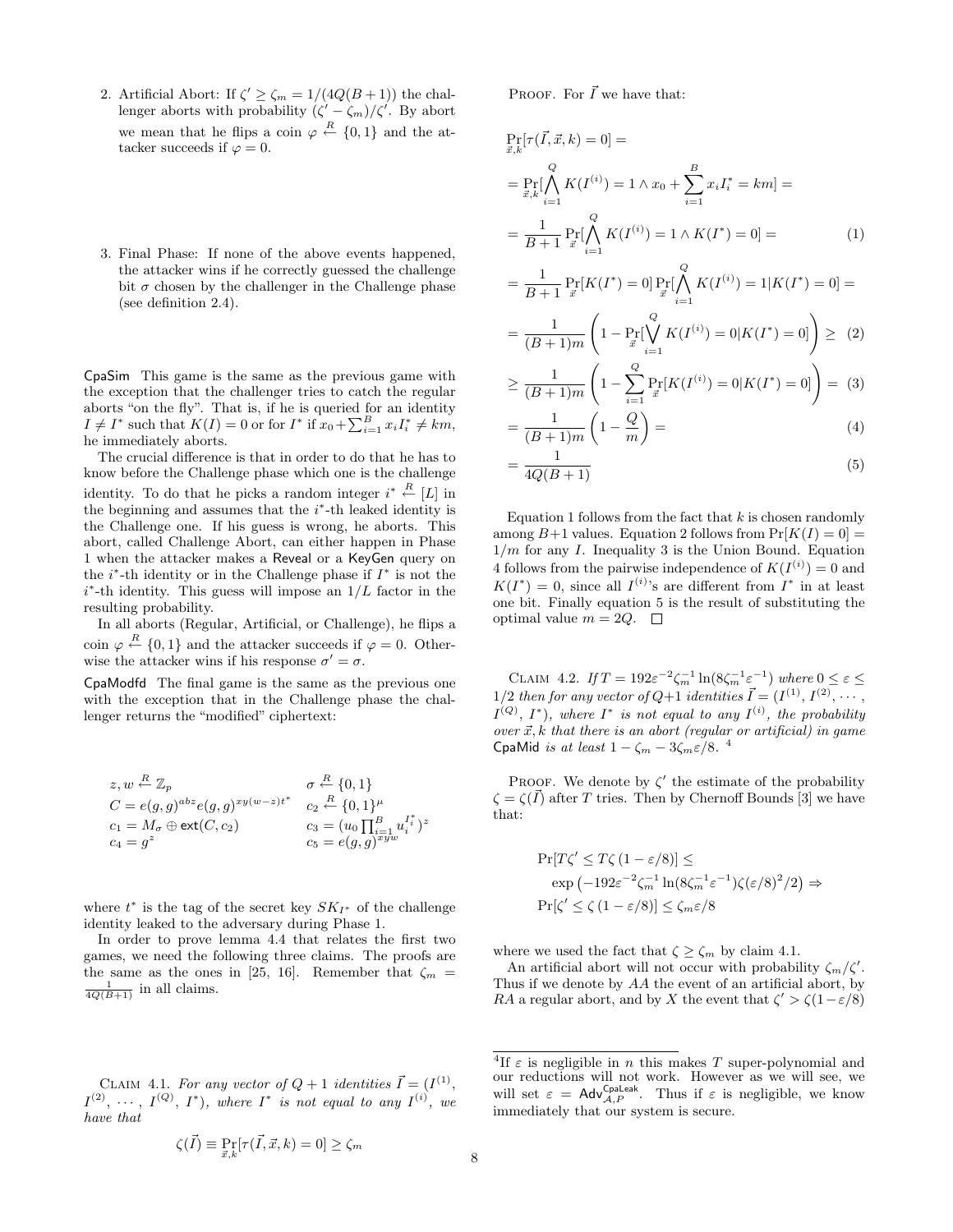we have that:

 $Pr[abort] =$  $= 1 - \Pr[\overline{abort}] = 1 - \Pr[\overline{RA}] \Pr[\overline{AA}] =$  $= 1 - \Pr[\overline{RA}] \left( \Pr[\overline{AA} | X] \Pr[X] + \Pr[\overline{AA} | \overline{X}] \Pr[\overline{X}] \right) \geq$  $= 1 - \Pr[\overline{RA}] \left( \Pr[\overline{AA} | X] + \Pr[\overline{X}] \right) \ge$  $\geq 1-\zeta \left( \frac{\zeta_m}{\zeta(1-\varepsilon/8)} + \frac{\zeta_m \varepsilon}{8} \right)$ 8 « ≥  $\geq 1-\left(\frac{\zeta_m}{\zeta_m}\right)$  $\frac{\zeta_m}{1-\varepsilon/8}+\frac{\zeta_m\varepsilon}{8}$ 8 « ≥  $\geq 1 - \left(\zeta_m\left(1 + \frac{2\varepsilon}{8}\right)$  $+\frac{\zeta_m \varepsilon}{2}$ 8 « ≥  $\geq 1-\zeta_m-\frac{3\zeta_m}{2}$ 8

 $\Box$ 

CLAIM 4.3. If  $T = 192\varepsilon^{-2} \zeta_m^{-1} \ln(8\zeta_m^{-1} \varepsilon^{-1})$  where  $0 \le \varepsilon \le$ 1/2 then for any vector of  $Q+1$  identities  $\vec{I} = (I^{(1)}, I^{(2)}, \cdots, I^{(n)})$  $I^{(Q)}$ ,  $I^*$ ), where  $I^*$  is not equal to any  $I^{(i)}$ , the probability over  $\vec{x}$ , k that there is no abort (regular or artificial) in game CpaMid is at least  $\zeta_m - \zeta_m \varepsilon/4$ .

PROOF. By applying Chernoff Bounds as before [3], we have:

$$
\Pr[T\zeta' \ge T\zeta (1 + \varepsilon/8)] \le
$$
  
\n
$$
\exp(-192\varepsilon^{-2}\zeta_m^{-1}\ln(8\zeta_m^{-1}\varepsilon^{-1})\zeta(\varepsilon/8)^2/3) \Rightarrow
$$
  
\n
$$
\Pr[\zeta' \ge \zeta (1 + \varepsilon/8)] \le \zeta_m \varepsilon/8
$$

If we denote by Y the event that  $\zeta' \geq \zeta (1 + \varepsilon/8)$  we have that:

$$
\Pr[\overline{abort}] = \Pr[\overline{RA}] \Pr[\overline{AA}] \ge
$$
  
\n
$$
\geq \Pr[\overline{RA}] \Pr[\overline{AA} | \overline{Y}] (1 - \Pr[Y]) \ge
$$
  
\n
$$
\geq \zeta \cdot \frac{\zeta_m}{\zeta(1 + \varepsilon/8)} \cdot \left(1 - \frac{\zeta_m \varepsilon}{8}\right) \ge
$$
  
\n
$$
\geq \zeta_m \left(1 - \frac{\varepsilon}{4}\right)
$$

 $\Box$ 

LEMMA 4.4. For any algorithm  $A$  it is true that

$$
\mathsf{Adv}_{\mathcal{A},P}^{\mathsf{CpaMid}} \geq \frac{9\mathsf{Adv}_{\mathcal{A},P}^{\mathsf{CpaLeak}}}{64Q(B+1)}
$$

where  $Q = L + K - 1$  is the number of leaked identities and keygen queries minus 1, and B is the number of bits of every identity.

PROOF. If we denote by  $A$  the event that an abort occurs in CpaMid, by  $S1$  the event that A succeeds in game CpaLeak, and by S2 that he succeeds in game CpaMid, we get that:

$$
\Pr[S2] = \Pr[S2|A]\Pr[A] + \Pr[S2|\overline{A}]\Pr[\overline{A}] \\
= \Pr[S2|A]\Pr[A] + \Pr[S1|\overline{A}]\Pr[\overline{A}]
$$
\n(6)

$$
= \Pr[S2|A] \cdot \Pr[A] + \Pr[S1] \Pr[\overline{A}|S1] \tag{7}
$$

$$
= \frac{1}{2} \cdot \Pr[A] + \left(\frac{1}{2} + \mathsf{Adv}_{\mathcal{A}, P}^{\mathsf{Cpaleak}}\right) \Pr[\overline{A}|S1] \tag{8}
$$

$$
\geq \frac{1}{2} \cdot (1 - \zeta_m - 3\zeta_m \varepsilon/8) +
$$

$$
+ \left(\frac{1}{2} + \mathsf{Adv}_{\mathcal{A},P}^{\mathsf{Cpalesk}}\right) (\zeta_m - \zeta_m \varepsilon/4) \tag{9}
$$

Equation 6 follows from the observation that when no abort occurs the two games are identical. Equation 7 is an application of Bayes' Theorem. Equation 8 follows from the fact that the probability of success given an abort is exactly 1/2 and the definition of advantage in game CpaLeak. Equation 9 follows from claims 4.2 and 4.3. We got rid of the conditional dependence on S1, since according to lemma 4.3 for any valid vector of identities the probability of abort depends only on the choices of  $\vec{x}, k$  not used in game CpaLeak.

If we set  $\varepsilon = \mathsf{Adv}_{\mathcal{A},P}^{\mathsf{Cpaleak}}$  and  $\Pr[S2] = 1/2 + \mathsf{Adv}_{\mathcal{A},P}^{\mathsf{Cpallid}}$  we get that:

$$
\begin{aligned} \text{Adv}_{\mathcal{A},P}^{\text{CpaMid}} &\geq -\frac{\zeta_m}{2} - \frac{3\zeta_m\varepsilon}{16} + \frac{\zeta_m}{2} - \frac{\zeta_m\varepsilon}{8} + \zeta_m\varepsilon - \frac{\zeta_m\varepsilon^2}{4} \\ &\geq \frac{11\zeta_m\varepsilon}{16} - \frac{\zeta_m\varepsilon}{8} \\ &\geq \frac{9\varepsilon}{64Q(B+1)} \end{aligned}
$$

The second inequality is due to the fact that  $\varepsilon \leq 1/2$  and the last one if we set  $\zeta_m = 1/(4Q(B+1)).$ 

LEMMA 4.5. For any algorithm  $A$  it is true that

$$
\mathsf{Adv}_{\mathcal{A},P}^{\mathsf{CpaSim}} = \frac{\mathsf{Adv}_{\mathcal{A},P}^{\mathsf{CpaMid}}}{L}
$$

where L is the number of the leakage queries.

PROOF. We observe that when a Challenge Abort does not occur in the CpaSim game then the two games are equivalent with respect to the success of the adversary. The only thing that changes is the time at which the regular aborts occur. The artificial aborts occur at the same time; at the end of the games. The regular aborts either occur "on the fly" for game CpaSim or at the end for game CpaMid. The result is that the success of A is random in both games. All parameters and computations have exactly the same distributions up to the point of the possible regular abort.

Therefore if we denote by  $\overline{ChA}$  the event that a Challenge Abort does not occur in the CpaSim game, i.e. that the challenger guessed correctly  $I^*$ , and by S the event that A succeeds in this game, we get that:

$$
Adv_{A,P}^{\text{CpaSim}} = \Pr[S] - \frac{1}{2}
$$
  
=  $\Pr[S|ChA] \Pr[ChA] +$   
+  $\Pr[S|\overline{ChA}] \Pr[\overline{ChA}] - \frac{1}{2}$   
=  $\frac{1}{2} \left( 1 - \frac{1}{L} \right) + \left( \frac{1}{2} + \text{Adv}_{A,P}^{\text{CpaMid}} \right) \frac{1}{L} - \frac{1}{2}$   
=  $\frac{\text{Adv}_{A,P}^{\text{CpaMid}}}{L}$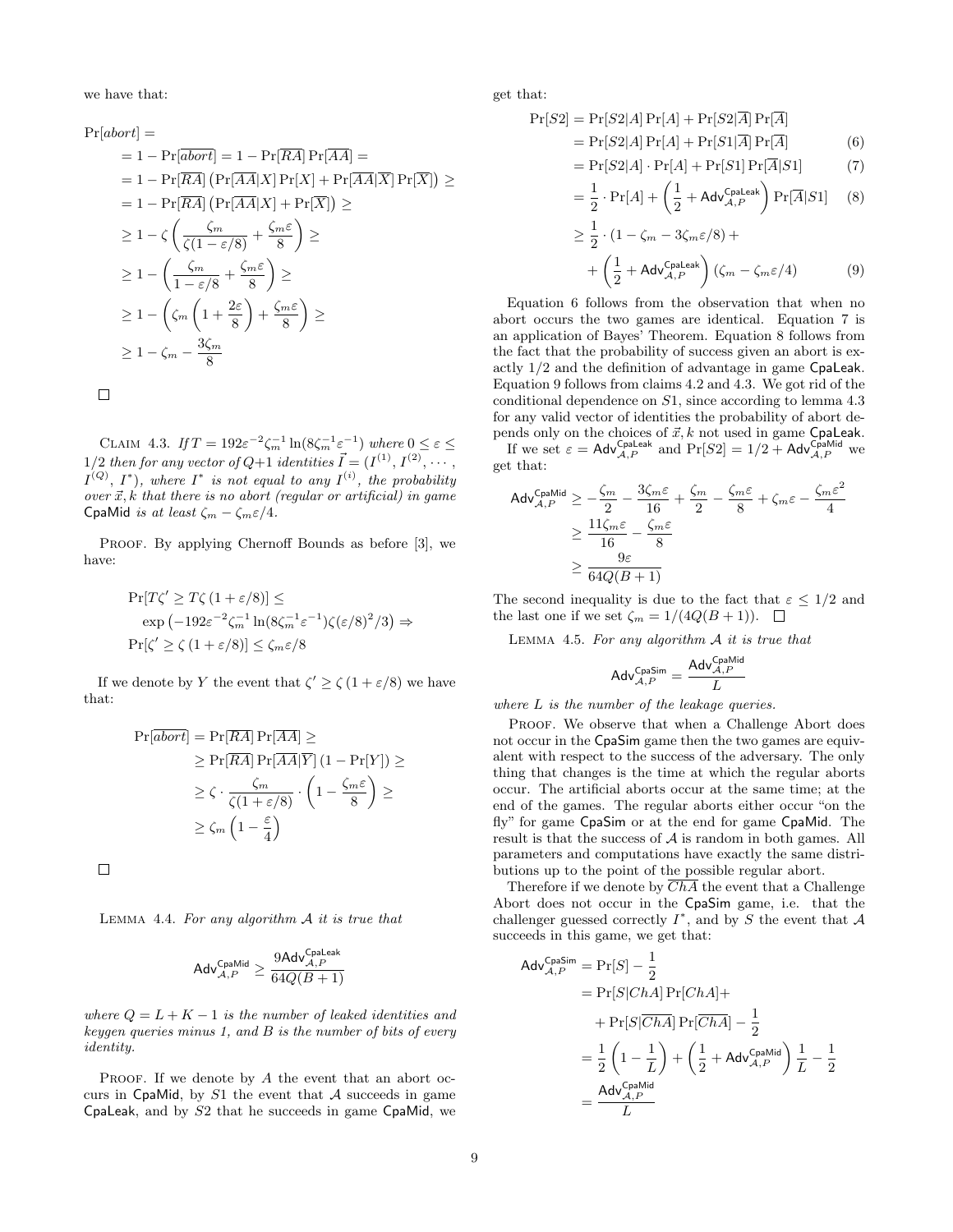where the probabilities in the third equation follow from the facts that given a Challenge Abort the success probability of A is  $1/2$ , the probability of a Challenge Abort is  $1 - 1/L$ , and according to the previous argument, given that we don't challenge-abort, the success probability is the same as the success probability of the CpaMid game.  $\square$ 

Lemma 4.6. Suppose there exists a PPT algorithm A such that

$$
\mathsf{Adv}_{\mathcal{A},P}^{\mathsf{CpaSim}} - \mathsf{Adv}_{\mathcal{A},P}^{\mathsf{CpaModfd}} = \epsilon
$$

Then we can build a PPT algorithm  $\beta$  with advantage  $\epsilon/2$ in breaking the DBDH assumption.

PROOF. The simulator  $\beta$  sets a parameter  $m = 2Q$  during the Setup phase of the security game and picks a random integer  $k \stackrel{R}{\leftarrow} [B]_0$ . Remember that  $Q = L + K - 1$  and B is the number of bits of each identity. All of them are polynomial parameters in n. He picks  $B + 1$  random elements  $\vec{x} =$  $(x_0, x_1, \dots, x_B) \stackrel{R}{\leftarrow} [m-1]_0^{B+1}$  and  $B+1$  random elements  $\vec{y} = (y_0, y_1, \cdots, y_B) \stackrel{R}{\leftarrow} \mathbb{Z}_p^{B+1}.$ 

B takes as input a DBDH challenge  $g, g^x, g^y, g^z, T_\nu$  where  $T_{\nu} \in \{e(g,g)^{xyz}, e(g,g)^{xyw}\}.$  He sets implicitly  $a = xt^* + \tilde{a}$ and  $b = y + \tilde{b}$  as in the proof of lemma 3.1. Similar to that he can compute the public parameters  $e(g, g)^{xy}$  and  $e(g,g)^{ab}$ . For the  $u_i$ 's he sets  $u_0 = (g^x)^{p-mk+x_0}g^{y_0}$  and  $u_i = (g^x)^{x_i} g^{y_i}$ . Since  $y_i$ 's are random in  $\mathbb{Z}_p$  all parameters are properly distributed and  $\beta$  sends the public parameters to A.

For Phase 1 B picks a random integer  $i^* \stackrel{R}{\leftarrow} [L]$  as a guess for the challenge identity. He will treat the secret key of the i ∗ -th identity differently than the rest. For ease of the analysis we define the following functions on identities  $I \in$  ${0,1\}^B$ :

$$
F(I) = p - mk + x_0 + \sum_{i=1}^{B} x_i I_i \qquad J(I) = y_0 + \sum_{i=1}^{B} y_i I_i
$$

Whenever A makes a leakage or a keygen query on an identity I other than the *i*<sup>\*</sup>-th leaked identity, B picks  $\tilde{t}, \tilde{r} \stackrel{R}{\leftarrow}$  $\mathbb{Z}_p$  and sets implicitly  $r = -y\tilde{t}/F(I) + \tilde{r}$ . He responds with the following secret key:

$$
s'_1 = t^* - \tilde{t}
$$
  
\n
$$
s'_2 = g^{ab}g^{-xyt}(u_0 \prod_{i=1}^k u_i^{I_i})^r =
$$
  
\n
$$
= g^{xyt^*}g^{xt^*\tilde{b}}g^{y\tilde{a}}g^{\tilde{a}\tilde{b}} \cdot g^{-xyt^*}g^{xy\tilde{t}} \cdot (g^x)^{F(I)r}g^{J(I)r} =
$$
  
\n
$$
= (g^x)^{t^*\tilde{b}}(g^y)^{\tilde{a}}g^{\tilde{a}\tilde{b}}(g^x)^{\tilde{r}F(I)}(g^y)^{-\tilde{t}J(I)/F(I)}g^{\tilde{r}J(I)}
$$
  
\n
$$
s'_3 = r^{-r} = (g^y)^{\tilde{t}/F(I)}g^{-\tilde{r}}
$$

However the simulator can not create the above keys if  $F(I) = 0$  mod p. We require that when  $K(I) = 0$  then the simulator aborts and responds to the DBDH challenger with a random bit  $\nu' \stackrel{R}{\leftarrow} \{0,1\}$ . If  $K(I) \neq 0$  then  $x_0 + \sum_{i=1}^B x_i I_i =$  $mk' + r_m$ , where  $0 \leq k' \leq B$  and  $1 \leq r_m \leq m-1$ . Thus  $F(I) = p + (k' - k)m + r_m$ . Since  $p = \Theta(2^n)$  and  $B, m$ are polynomials in *n* we have that  $p \gg (k'-k)m + r_m$ for infinitely many n's. Therefore  $K(I) \neq 0$  is a sufficient condition for  $F(I) \neq 0 \text{ mod } p$ .

On the other hand, when  $A$  asks for a leakage on the  $i^*$ -th identity I', we require that  $x_0 + \sum_{i=1}^B x_i I'_i = m k$ . Otherwise  $\beta$  quits the game and responds with a random bit. As we will see  $\beta$  uses this restriction in the Challenge phase. In Phase 1 he creates the following secret key  $SK_{I'}$  in order to answer the leakage queries:

$$
s_1^* = t^* \t s_2^* = g^{-r}
$$
  
\n
$$
s_2^* = (g^x)^{t^* \tilde{b}} (g^y)^{\tilde{a}} g^{\tilde{a}\tilde{b}} \cdot (u_0 \prod_{i=1}^B u_i^{I'_i})^r
$$

where  $r \stackrel{R}{\leftarrow} \mathbb{Z}_p$ .

In the Challenge phase  $A$  responds with an identity  $I^*$ and two messages  $M_0, M_1$ . If  $I^*$  is not the *i*<sup>\*</sup>-th leaked identity,  $\mathcal{B}$  aborts and outputs a random answer  $\nu' \stackrel{R}{\leftarrow} \{0,1\}.$ Otherwise we have that  $x_0 + \sum_{i=1}^{B} x_i I_i^* = mk$  and therefore  $F(I^*) = 0$  mod p. B flips a random coin  $\sigma \stackrel{R}{\leftarrow} \{0,1\}$  and returns the ciphertext:

$$
\begin{array}{lll} c_2^* \stackrel{R}{\leftarrow} \{0,1\}^\mu & c_3^* = (u_0 \prod_{i=1}^B u_i^{I_i^*})^z = (g^z)^{J(I^*)} \\ c_4^* = g^z & c_5^* = T_\nu \\ C = e(s_2^*, c_4^*) e(s_3^*, c_3^*) (c_5^*)^{s_1^*} & c_1^* = M_\sigma \oplus \text{ext}(C, c_2^*) \end{array}
$$

For Phase  $2 \mathcal{B}$  calculates the requested secret keys as in Phase 1. After  $\mathcal{A}$ 's response with  $\sigma^7$ ,  $\mathcal{B}$  executes the estimation of  $\zeta'$  by computing T times the regular abort indicator function with fresh values  $\vec{x}, k$ . If the artificial abort conditions hold, he aborts and returns a random answer to the DBDH challenger.

Otherwise he returns  $\nu' = 0$  if  $\sigma' = \sigma$  and 1 otherwise.

Notice that  $\beta$  returns 0 either when he aborts and the random answer is 0 or when A succeeds. According to the definition of our games this is exactly the same as saying that  $\beta$  returns 0 when  $\mathcal A$  succeeds, since in case of an abort the success of  $A$  is determined by a random bit.

The rest of the proof is exactly the same as the final arguments of lemma's 3.1 proof:

$$
\frac{1}{2} \left( \Pr[\mathcal{B}(D, e(g, g)^{xyz}) = 0] - \Pr[\mathcal{B}(D, e(g, g)^{xyw}) = 0] \right) =
$$
\n
$$
\frac{1}{2} \left( \frac{1}{2} + \text{Adv}_{\mathcal{A}, P}^{\text{CpaSim}} - \left( \frac{1}{2} + \text{Adv}_{\mathcal{A}, P}^{\text{CpaModfd}} \right) \right)
$$
\n
$$
= \frac{1}{2} \left( \text{Adv}_{\mathcal{A}, P}^{\text{CpaSim}} - \text{Adv}_{\mathcal{A}, P}^{\text{CpaModfd}} \right) = \frac{\epsilon}{2}
$$

where  $D = (p, \mathbb{G}, \mathbb{G}_T, e, g, g^x, g^y, g^z).$ 

The following lemma is similar to lemma 3.2 and the proof is exactly the same:

LEMMA 4.7. For any PPT adversary  $A$  it holds that

$$
\mathsf{Adv}_{\mathcal{A},P}^{\mathsf{CpaModfd}} \leq 2\epsilon_{\mathsf{ext}}
$$

Theorem 4.8. If the DBDH assumption holds and the extractor's second parameter  $\epsilon_{\text{ext}}$  used in P is negligible in n, then system P is l-leakage fully secure, where  $l = \log |\mathbb{G}_T| - k$ and k is the extractor's first parameter.

PROOF. By lemmas 4.4 and 4.5 we have that

$$
\mathsf{Adv}_{\mathcal{A},P}^{\mathsf{Cpaleak}} \leq \frac{64}{9}LQ(B+1)\mathsf{Adv}_{\mathcal{A},P}^{\mathsf{CpaSim}}
$$

If we denote by  $\epsilon_{DBDH}$  the maximum advantage of any PPT attacker of the DBDH game, by lemmas 4.6 and 4.7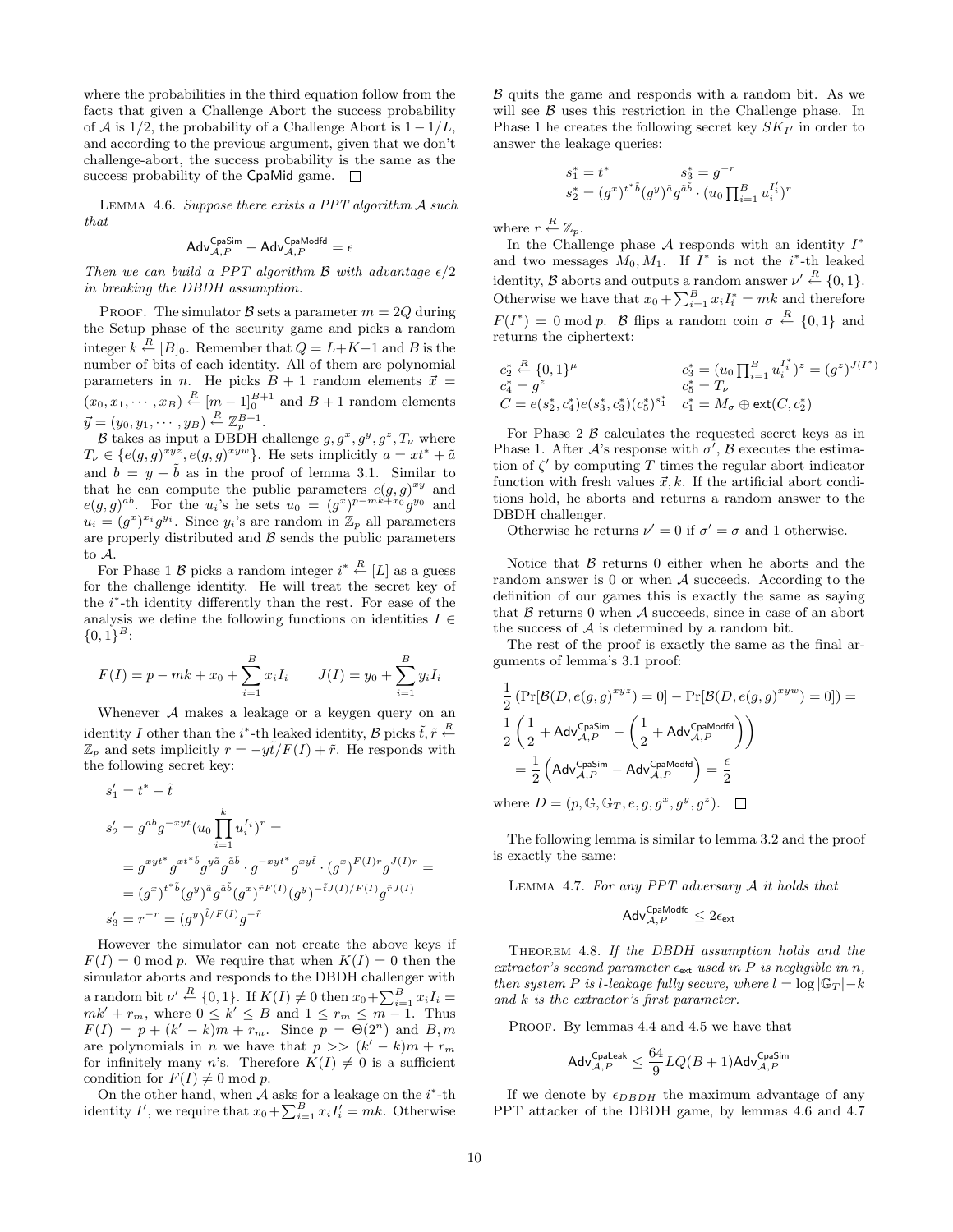we get that:

$$
\begin{aligned} \mathsf{Adv}_{\mathcal{A},P}^{\mathsf{Cpalesk}} &\leq \frac{64}{9} LQ(B+1)\left(2\epsilon_{DBDH} + \mathsf{Adv}_{\mathcal{A},P}^{\mathsf{CpaModfd}}\right) \\ &\leq \frac{128}{9} LQ(B+1)\left(\epsilon_{DBDH} + \epsilon_{\mathrm{ext}}\right) \end{aligned}
$$

Since we care about PPT attackers,  $L, Q$  are polynomials in n. This is also true for B. Therefore if the premises of the theorem are true, the advantage of any PPT attacker is negligible.  $\square$ 

Leakage Summary The total amount of leakage is slightly less than 1/3 of the secret key for the same reasons as in system Π.

## 5. OUR THIRD SYSTEM

Our system is based on the Dual Encryption system of Lewko - Waters [20], designed in order to achieve full security with smaller public parameters' size. The transformation we apply is similar to the one we applied in Boneh-Boyen system, where the parameters instead of  $a \cdot b$  and  $x \cdot y$  are  $\alpha$  and  $\beta$  respectively. However now the security proof is much more complicated since we have to move from the original security game to a game where all secret keys and the ciphertext have a specific form called semi-functional.

#### 5.1 Construction

The following algorithms consist our IBE system, denoted Σ:

**Setup** The setup algorithm uses a group generator  $\mathcal{G}(1^n)$ to create a bilinear group  $\mathbb G$  of composite order  $N = p_1p_2p_3$ . It then picks uniformly at random  $\alpha, \beta \stackrel{R}{\leftarrow} \mathbb{Z}_N$  and  $g, u, h \stackrel{R}{\leftarrow}$  $\mathbb{G}_{p_1}$ . It also chooses an extractor function ext with parameters (log  $|\mathbb{G}_{T,1}| - l$ ,  $\epsilon_{\text{ext}}$ ), where  $\mathbb{G}_{T,1}$  is the subgroup of  $\mathbb{G}_T$ of order  $p_1$ .

Finally it publishes the public parameters

$$
PP = (N, \mathbb{G}, \mathbb{G}_T, e, g, u, h, e(g, g)^{\alpha}, e(g, g)^{\beta}, \text{ext})
$$

and stores privately the master secret key  $MSK = (\alpha, \beta, g_{p_3})$ where  $g_{p_3}$  is a generator of  $\mathbb{G}_{p_3}$ .

 $KeyGen(MSK, I)$  The key generation algorithm initially picks two exponents  $t, r \stackrel{R}{\leftarrow} \mathbb{Z}_N$  and two exponents  $\rho, \rho' \stackrel{R}{\leftarrow}$  $\mathbb{Z}_{N}$ .

Then the algorithm calculates the following secret key:

$$
SK = (s_1, s_2, s_3) = (t, g^{\alpha} g^{-\beta t} (u^I h)^r g^{\rho}_{p_3}, g^{-r} g^{\rho'}_{p_3})
$$

**Encrypt** $(I, M)$  The encryption algorithm picks an exponent  $z \stackrel{R}{\leftarrow} \mathbb{Z}_N$  and a random seed  $s \in \{0,1\}^{\mu}$  for the extractor function. The ciphertext is:

$$
CT = (c_1, c_2, c_3, c_4, c_5)
$$
  
=  $(M \oplus ext(e(g, g)^{\alpha z}, s), s, (u^I h)^z, g^z, e(g, g)^{\beta z})$ 

Decrypt The decryption algorithm is

$$
{\rm ext}(e(s_2,c_4)e(s_3,c_3)c_5^{s_1},c_2)\oplus c_1
$$

If the identities of the secret key and the ciphertext are

equal, the decryption algorithm works as follows:

$$
c_1 \oplus \text{ext}(e(s_2, c_4)e(s_3, c_3)c_5^{s_1}, c_2)
$$
  
=  $M \oplus \text{ext}(e(g, g)^{\alpha z}, s) \oplus$   
 $\oplus \text{ext}(e(g, g)^{\alpha z}e(g, g)^{-\beta t z}e(u^I h, g)^{rz}.$   
 $\cdot e(g_{p_3}, g)^{z \rho}e(u^I h, g)^{-rz}e(u^I h, g_{p_3})^{z \rho'}e(g, g)^{\beta tz})$   
=  $M$ 

## 5.2 Security

To prove leakage-resilient security of our scheme we will use the additional structures, defined in [20], of semi - functional ciphertexts and semi-functional keys. The ciphertexts and keys generated by KeyGen and Encrypt will be referred to as normal. In the following definitions we let  $g_{p_2}$ denote a generator of the subgroup  $\bar{\mathbb{G}}_{p_2}$ .

DEFINITION 5.1. To create a semi-functional key, firstly a normal key  $(s_1, s_2, s_3)$  is created. Then two random exponents  $\gamma, z_k \stackrel{R}{\leftarrow} \mathbb{Z}_N$  are chosen. The semi-functional key is  $(s_1,s_2g_{p_2}^{\gamma},s_3g_{p_2}^{\gamma z_k}).$ 

DEFINITION 5.2. To create a semi-functional ciphertext, firstly a normal ciphertext  $(c_1, c_2, c_3, c_4, c_5)$  is created. Then two random exponents  $\delta, z_c \stackrel{R}{\leftarrow} \mathbb{Z}_N$  are chosen. The semifunctional ciphertext is  $(c_1, c_2, c_3 g_{p_2}^{\delta z_c}, c_4 g_{p_2}^{\delta}, c_5)$ .

The proof of security relies on Assumptions 1,2,3 of Section 2.6.2. We will define a sequence of games and use them in a hybrid proof of security.

CpaLeak The first game is the normal security game as defined in 2.4.

Restricted The next game is the same except that all identities the attacker queries are not equal to the challenge identity  $I^*$  mod  $p_2$ .<sup>5</sup> That means that when the attacker gives an  $I^*$  such that for some I in Phase 1,  $I^* = I \mod p_2$  or when this is the case in Phase 2, the challenger picks a random bit  $\varphi \stackrel{R}{\leftarrow} \{0,1\}$  and the attacker succeeds if  $\varphi = 0$ . We will retain this restriction in all subsequent games.

**Leak** We denote by  $L(n)$  the maximum number of different identities used in leakage queries. Then for each  $i \in [L-1]_0$ we define the game  $\textsf{Leak}_i$  to be like the Restricted security game but the ciphertext is semi-functional and the leaked keys of the first  $i$  identities are semi-functional excluding the key of the challenge identity. In game  $Leak<sub>0</sub>$  all keys are normal and the ciphertext is semi-functional. In game Leak<sub>L-1</sub> all leaked keys except the key of the challenge identity are semi-functional. The keys of KeyGen queries are all normal. Remember that we assume that the attacker always makes a leakage query on the challenge identity; hence the total number of identities leaked if we don't include the challenge identity is  $L - 1$ .

 $KG<sub>i</sub>$  We denote by  $K(n)$  the maximum number of KeyGen queries and define games  $\mathsf{KG}_i$  for  $1 \leq i \leq K$  as follows: In game  $KG_i$  the ciphertext is semi-functional, all leaked keys but the one of the challenge identity are semi-functional, and the first i keys generated by KeyGen queries are semifunctional. The remaining keys are all normal. Notice that  $K(n)$  is the number of queries and not the number of different identities as in  $L(n)$ . That is why we treat them differently.

<sup>&</sup>lt;sup>5</sup>Obviously we exclude  $I^*$ .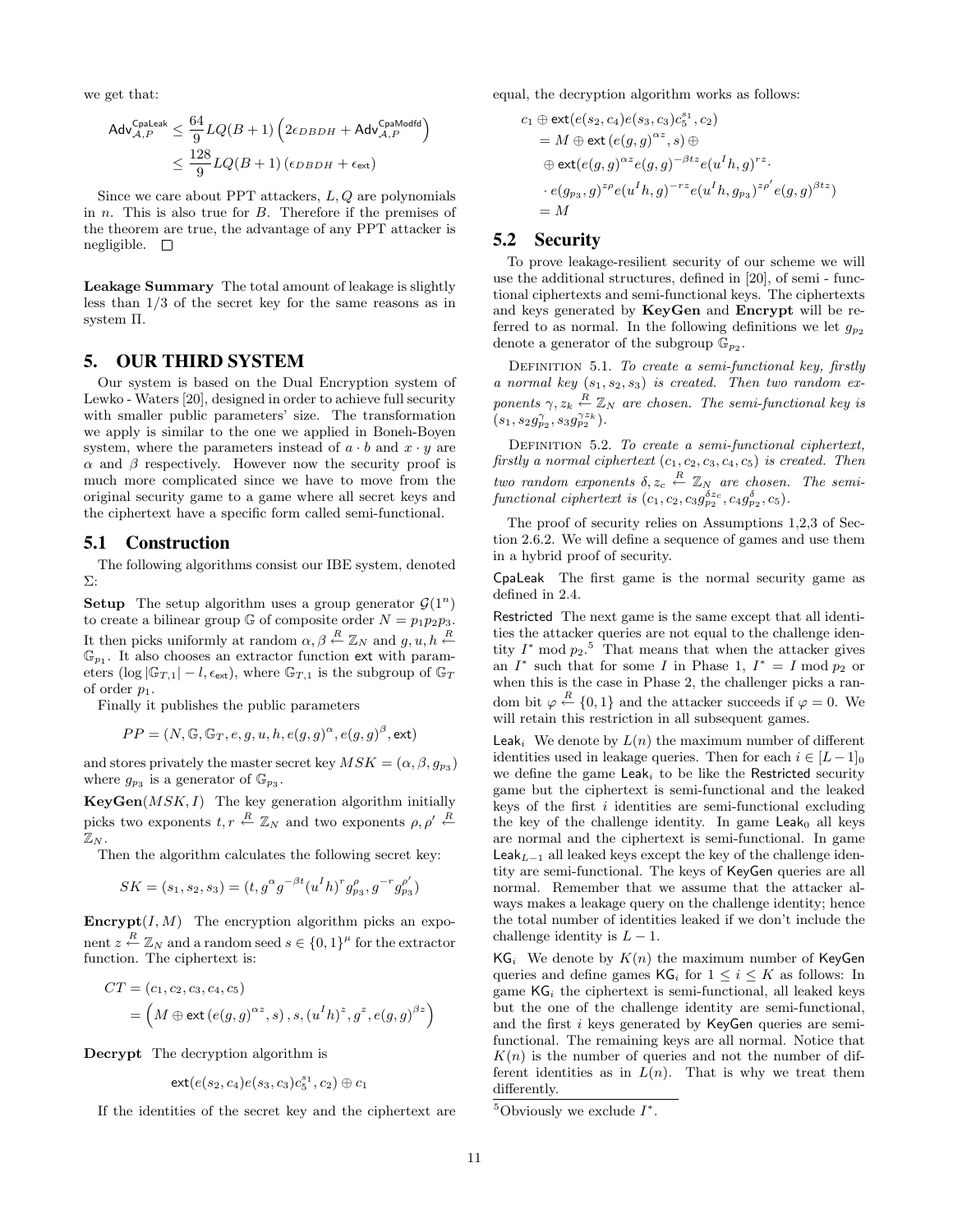Final The difference of this game from game  $\mathsf{KG}_K$  is that the ciphertext is a "modified" semi-functional ciphertext. By "modified" we mean

$$
z, w \stackrel{R}{\leftarrow} \mathbb{Z}_N \qquad \qquad \sigma \stackrel{R}{\leftarrow} \{0, 1\}
$$
  
\n
$$
C = e(g, g)^{\alpha z} e(g, g)^{\beta(w-z)t^*} \qquad c_2 \stackrel{R}{\leftarrow} \{0, 1\}^{\mu}
$$
  
\n
$$
c_1 = M_{\sigma} \oplus \text{ext}(C, c_2) \qquad \qquad c_3 = (u^{I^*}h)^{z} g_{p_2}^{\delta z_c}
$$
  
\n
$$
c_4 = g^z g_{p_2}^{\delta}
$$
  
\n
$$
c_5 = e(g, g)^{\beta w}
$$

where  $t^*$  is the tag used in the key of the challenge identity.

The advantages of all algorithms in the above games are defined in the same way as  $\overrightarrow{A}dv^{Cpal.}$ . In the following lemmas we will prove that all of these games are indistinguishable by PPT attackers if the assumptions in 2.6.2 are true.

Lemma 5.3. Suppose there exists a PPT algorithm A such that  $\text{Adv}_{\mathcal{A},\Sigma}^{\text{Cpaleak}} - \hat{\text{Adv}}_{\mathcal{A},\Sigma}^{\text{Restricted}} = \epsilon$ . Then we can build a PPT algorithm  $\beta$  with advantage at least  $\epsilon/4$  in breaking either Assumption 1 or Assumption 2.

PROOF. In both assumptions simulator  $\beta$  is given  $g_{p_1}$  and  $g_{p_3}$ . Therefore  $\beta$  can simulate a "full" version of  $\Sigma$  by picking uniformly at random exponents  $x, y, \alpha, \beta \stackrel{R}{\leftarrow} \mathbb{Z}_N$  and setting  $g = g_{p_1}, u = g^x, h = g^y$ . Since he knows the master secret key  $(\alpha, \beta, g_{p_3})$ , he can generate secret keys for all identities, answer to all leakage queries, and encrypt any message in the challenge phase.

According to the lemma's assumption, A will query for identities  $I \neq I^* \mod N$  and  $I = I^* \mod p_2$  with probability  $\epsilon$ . This means that in the end  $\beta$  can compute a non-trivial factor of  $N = p_1 p_2 p_3$  by calculating  $a = \gcd(I - I^*, N)$ . If he computes  $b = N/a$ , it is true that with probability  $\epsilon$ :

Case 1: 
$$
b = p_1
$$
 or  $b = p_1p_3$   
Case 2:  $b = p_3$ 

One of the two cases occurs with probability at least  $\epsilon/2$ . In case 1,  $\beta$  breaks assumption 1 by raising the challenge term  $T_{\nu}$  of the assumption to b. If  $\nu = 1$  then  $T_{\nu}^{b} = 1$ . Otherwise  $T_{\nu} \neq 1.$ 

In case 2,  $\beta$  breaks assumption 2 by testing if

$$
e\left((g_{p_2}^{x_2}g_{p_3}^{x_3})^b,T_{\nu}\right)=1
$$

Notice that  $b = p_3$  and thus the first term in the pairing is  $g_{p_2}^{x_2p_3}$ . If  $T_{\nu}$  contains no  $p_2$  part, i.e. when  $\nu = 1$ , the above pairing equals 1. Otherwise  $T_{\nu} \in \mathbb{G}$  and  $\nu = 0$ .  $\Box$ 

LEMMA 5.4. Suppose there exists a PPT algorithm  $A$  such that Adv<sup>Restricted</sup> – Adv<sup>Leak<sub>0</sub></sub> =  $\epsilon$ . Then we can build a PPT</sup> algorithm  $\beta$  with advantage  $\epsilon/2$  in breaking Assumption 1.

PROOF. As before  $\beta$  is given  $g_{p_1}$  and  $g_{p_3}$  and he can simulate fully the encryption system  $\Sigma$ . He sets  $g = g_{p_1}, u =$  $g^x$ ,  $h = g^y$ . B can answer all leakage and keygen queries using the master secret key  $(\alpha, \beta, g_{p_3}).$ 

In the Challenge phase  $A$  sends two messages  $M_0, M_1$  and the challenge identity  $I^*$ . B picks  $\sigma \stackrel{R}{\leftarrow} \{0,1\}$  and responds with the following ciphertext using the challenge term  $T_{\nu}$ :

$$
\begin{array}{ll}\nc_2^* & \xleftarrow{R} \{0,1\}^\mu & c_3^* = T_\nu^{xI^* + y} \\
c_4^* = T_\nu & c_5^* = e(T_\nu, g)^\beta = e(g, g)^{a\beta} \\
C = e(T_\nu, g)^\alpha = e(g, g)^{a\alpha} & c_1^* = M_\sigma \oplus \text{ext}(C, c_2^*)\n\end{array}
$$

If  $T_{\nu} = g_{p_1}^a$ , we get a normal ciphertext and A plays game Restricted (where  $z = a$ ). If  $T_{\nu} = g_{p_1}^a g_{p_2}^b$ , then the above is a semi-functional ciphertext with  $z_c = xI^* + y$  and A plays game Leak<sub>0</sub>. The value of  $z_c$  modulo  $p_2$  is not correlated with the values of x and y modulo  $p_1$  so this is correctly distributed. Hence, if  $\beta$  answers  $\nu' = 0$  when A succeeds, he has advantage  $\epsilon/2$  in breaking assumption 1.  $\Box$ 

Lemma 5.5. Suppose there exists a PPT algorithm A such that  $\mathsf{Adv}_{\mathcal{A},\Sigma}^{\mathsf{Leak}_{i-1}} - \mathsf{Adv}_{\mathcal{A},\Sigma}^{\mathsf{Leak}_i} = \epsilon$ . Then we can build a PPT algorithm  $\overline{B}$  with advantage at least  $\epsilon/(2L)$  in breaking Assumption 2.

PROOF. Algorithm  $\beta$  has to create semi-functional keys for some identities excluding the challenge identity. Since he does not know  $I^*$  before the challenge phase, he picks uniformly at random a  $i^* \stackrel{R}{\leftarrow} [L]$  as a guess for the challenge identity. With probability  $1/L$ , the guess is correct. Notice that according to the assumptions on how the adversaries work the challenge identity is in the list of the leaked identities. Therefore for the i<sup>\*</sup>-th leaked identity the secret key is normal, regardless of its position.

As before B picks random exponents  $x, y, \alpha, \beta \stackrel{R}{\leftarrow} \mathbb{Z}_N$  and sets  $g = g_{p_1}, u = g^x, h = g^y$ . For Phase 1 queries he answers all Keygen queries and the  $i^*$ -th leaked identity query with normal keys using the  $MSK = (\alpha, \beta, g_{p_3}).$ 

For the first  $i - 1$  leakage<sup>6</sup> identities he responds with semi-functional keys. In order to do that he uses the input of assumption 2:

$$
\begin{array}{l} s_1=t \quad s_3=g^{-r}(g^{x_2}_{p_2}g^{x_3}_{p_3})^{\rho'}g^{\rho''}_{p_3} \\ s_2=g^{\alpha}g^{-\beta t}(u^I h)^r(g^{x_2}_{p_2}g^{x_3}_{p_3})^{\rho} \end{array}
$$

where I is the queried identity and  $t, r, \rho, \rho', \rho'' \stackrel{R}{\leftarrow} \mathbb{Z}_N$ . The above is a properly distributed semi-functional key with  $\gamma =$  $x_2 \rho$  and  $z_k = \rho' \rho^{-1}$  mod  $p_2$ .

For the  $i$ -th leakage identity he uses the challenge of assumption 2 to create the key:

$$
s_1 = t \t s_3 = T_{\nu}
$$
  

$$
s_2 = g^{\alpha} g^{-\beta t} T_{\nu}^{z_k} g_{p_3}^{\rho}
$$

where  $t, \rho \stackrel{R}{\leftarrow} \mathbb{Z}_N$  and  $z_k = xI + y$ . For the remaining leakage queries  $\beta$  creates normal secret keys using his master secret key.

At the Challenge phase  $A$  responds with two messages  $M_0, M_1$  and the challenge identity  $I^*$ . If  $\mathcal B$  didn't make a correct guess for the challenge identity, he aborts at this point. Otherwise he flips a random coin  $\sigma \stackrel{R}{\leftarrow} \{0,1\}$  and returns the following challenge ciphertext:

$$
c_2^* \stackrel{R}{=} \{0,1\}^{\mu} \qquad c_3^* = (g_{p_1}^{x_1} g_{p_2})^{xI^* + y}
$$
  
\n
$$
c_4^* = g_{p_1}^{x_1} g_{p_2} \qquad c_5^* = e(g_{p_1}^{x_1} g_{p_2}, g)^{\beta} =
$$
  
\n
$$
C = e(g_{p_1}^{x_1} g_{p_2}, g)^{\alpha} = e(g, g)^{\alpha x_1} \qquad c_1^* = M_{\sigma} \oplus \text{ext}(C, c_2^*)
$$

This is a properly distributed semi-functional ciphertext with  $z_c = xI^* + y.$ 

This is where we use our modular restriction that all identities are different to the challenge identity modulo  $p_2$ . Since for all queries  $I \neq I^*$  mod  $p_2$ , we have that the  $z_k = xI + y$ for the *i*-th identity and the  $z_c = xI^* + y$  seem randomly distributed to A modulo  $p_2$ . This relationship is the reason that we can not create a semi-functional secret key for the

<sup>&</sup>lt;sup>6</sup>Remember that by leakage queries we refer to both Leakage and Reveal queries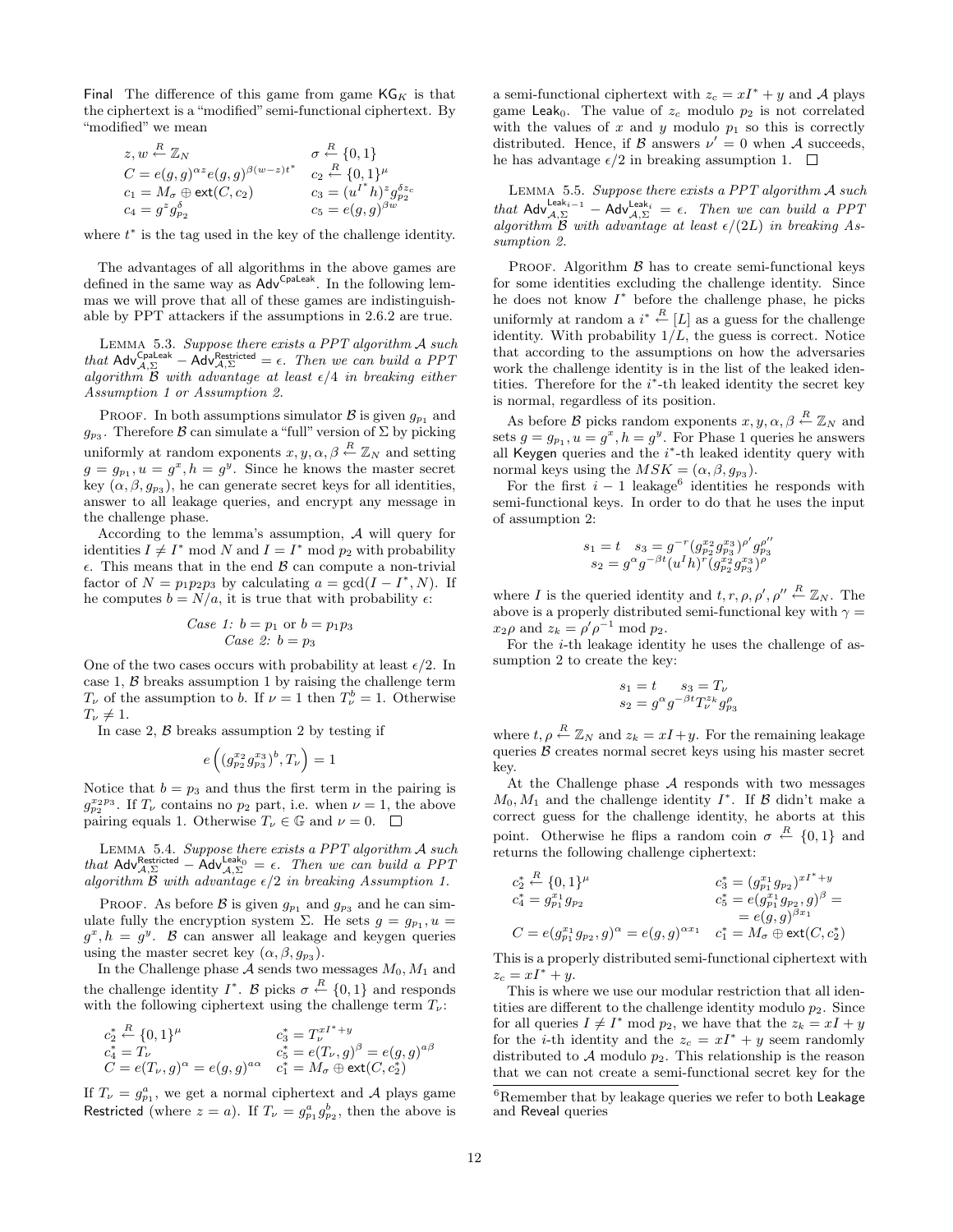challenge identity. Then we would have  $z_c = z_k$  and obviously they wouldn't be properly distributed, i.e. random.

For Phase  $2 \mathcal{B}$  answers with normal secret keys.

Notice that if  $T_{\nu} = g_{p_1}^a g_{p_3}^c$  then the secret key of the *i*-th leaked identity is normal. Thus A played game Leak<sub>i-1</sub>. If  $T_{\nu} = g_{p_1}^a g_{p_2}^b g_{p_3}^c$  then this secret key is semi-functional and A played the Leak<sub>i</sub> game. Therefore if B answers  $\nu' = 0$ when  $A$  succeeds, he breaks assumption 2 with probability  $\epsilon/(2L)$ .  $\Box$ 

Lemma 5.6. Suppose there exists a PPT algorithm A such that  $\mathsf{Adv}_{\mathcal{A},\Sigma}^{\mathsf{Leak}_{L-1}} - \mathsf{Adv}_{\mathcal{A},\Sigma}^{\mathsf{KG}_1} = \epsilon$ . Then we can build a PPT algorithm  $\mathcal{B}$  with advantage at least  $\epsilon/(2L)$  in breaking Assumption 2.

Lemma 5.7. Suppose there exists a PPT algorithm A such that  $\mathsf{Adv}_{\mathcal{A},\Sigma}^{\mathsf{KG}_{i-1}} - \mathsf{Adv}_{\mathcal{A},\Sigma}^{\mathsf{KG}_i} = \epsilon$ . Then we can build a PPT algorithm  $\widetilde{\mathcal{B}}$  with advantage  $\epsilon/(2L)$  in breaking Assumption 2.

PROOF. For lemmas 5.6 and 5.7 the proofs are similar to the proof of lemma 5.5. The simulator guesses the challenge identity with probability  $1/L$  and creates semi-functional secret keys for all leaked identities except the guessed challenge identity.

Then he uses the challenge term of assumption 2 to create the secret key of the 1st or the i-th KeyGen query for the simulation of lemma 5.6 and 5.7, respectively. Keygen queries before the  $i$ -th one return semi-functional secret keys and after that normal secret keys. Note that in this case we count the queries and not the identities. Also the  $i$ -th query may lie in Phase 2; contrary to the leakage queries which are only made in Phase 1.  $\square$ 

LEMMA 5.8. Suppose there exists a PPT algorithm A such that  $\mathsf{Adv}_{\mathcal{A},\Sigma}^{\mathsf{KG}_K}$  –  $\mathsf{Adv}_{\mathcal{A},\Sigma}^{\mathsf{Final}} = \epsilon$ . Then we can build a PPT algorithm  $\hat{\mathcal{B}}$  with advantage  $\epsilon/(2L)$  in breaking Assumption 3.

PROOF. According to Assumption 3  $\beta$  first receives

$$
(g_{p_1},g_{p_3},g_{p_1}^\beta g_{p_2},g_{p_1}^zg_{p_2}^{x_2},g_{p_2}^{y_2},T_\nu)
$$

It chooses random exponents  $x, y, t^*, \tilde{\alpha} \stackrel{R}{\leftarrow} \mathbb{Z}_N$  and sets implicitly  $\alpha = t^*\beta + \tilde{\alpha}$ . Notice that he does not know the master secret key. He calculates the public parameters as:

$$
g = g_{p_1} \t u = g_{p_1}^x \t h = g_{p_1}^y
$$
  

$$
e(g, g)^{\beta} = e(g_{p_1}^{\beta} g_{p_2}, g_{p_1}) \t e(g, g)^{\alpha} = (e(g, g)^{\beta})^{t^*} e(g_{p_1}, g_{p_1})^{\tilde{\alpha}}
$$

and sends them to  $A$ . As in the other proofs  $\beta$  guesses the challenge identity by picking a random  $i^* \in [L]$ . With probability  $1/L$  the guess is correct.

In Phase 1, when A asks for a key on identity  $I \neq I^{(i^*)}$ either through a leakage or either through a KeyGen query,  $\beta$  generates the following semi-functional keys. It picks random exponents  $\tilde{t}, r, \rho, \rho', \rho'', \rho''' \stackrel{R}{\leftarrow} \mathbb{Z}_N$  and computes:

$$
\begin{array}{l} s_1'=t^*-\tilde{t} \hspace{0.5cm} s_3'=g_{p_1}^{-r}(g_{p_2}^{y_2})^{\rho''}g_{p_3}^{\rho'} \\ s_2'= (g_{p_1}^{\beta}g_{p_2})^{\tilde{t}}g_{p_1}^{\tilde{\alpha}}(u^I h)^{r}g_{p_3}^{\rho}(g_{p_2}^{y_2})^{\rho'''} \end{array}
$$

The above is a properly distributed semi-functional secret key, because  $(g_{p_1}^{\beta})^{\tilde{t}} g_{p_1}^{\tilde{\alpha}} = g_{p_1}^{\alpha} g_{p_1}^{-\beta s'_1}$ .

For the secret key of  $I^{(i^*)}$ ,  $\mathcal B$  picks random  $r, \rho, \rho' \stackrel{R}{\leftarrow} \mathbb{Z}_N$ and calculates the following:

$$
s_1^*=t^*,\ \ s_2^*=g^{\tilde{\alpha}}_{p_1}({u^{I^{(i^*)}}h})^r g^{\rho}_{p_3},\ \ s_3^*=g^{-r}_{p_1}g^{\rho'}_{p_3}
$$

The above is a correctly distributed normal key for  $I^{(i^*)}$ .

A gives to B two messages,  $M_0$  and  $M_1$ , and the challenge identity  $I^*$ . B flips a random coin  $\sigma \stackrel{R}{\leftarrow} \{0,1\}$  and returns the ciphertext:

$$
\begin{array}{llll} c_2^* \stackrel{R}{\leftarrow} \{0,1\}^\mu & c_3^* = (g_{p_1}^z g_{p_2}^{x_2})^{xI^*+y} \\ c_4^* = g_{p_1}^z g_{p_2}^{x_2} & c_5 = T_\nu \\ C = e(s_2^*,c_4^*) e(s_3^*,c_3^*) (c_5^*)^{s_1^*} & c_1^* = M_\sigma \oplus \text{ext}(C,c_2^*) \end{array}
$$

where  $(s_1^*, s_2^*, s_3^*)$  is the normal secret key for  $I^*$  created in Phase 1.

This sets  $z_c = xI^* + y$ . Since the values of x, y matter only modulo  $p_1$  and  $z_c$  matters only modulo  $p_2$ , there is no correlation between them and  $z_c$  seems randomly chosen for any adversary.

If  $T = e(g_{p_1}, g_{p_1})^{\beta z}$ , then this is a semi-functional ciphertext of message  $M_{\sigma}$ . This is because the term  $C =$  $e(s_2^*, c_4^*)e(s_3^*, c_3^*)(c_5^*)^{s_1^*} = e(g, g)^{\alpha z}$ . Therefore this game is the game KG<sub>K</sub>. If  $T = e(g_{p_1}, g_{p_1})^{\beta w}$ , then B creates an invalid semi-functional ciphertext, because  $C = e(g, g)^{\alpha z}$ .  $e(g,g)^{\beta(w-z)t^*}$ . This means that A played the game Final. Therefore B breaks Assumption 3 with advantage  $\epsilon/(2L)$ .  $\Box$ 

LEMMA 5.9. For any PPT adversary  $A$  it holds that

$$
\mathsf{Adv}_{\mathcal{A},\Sigma}^{\mathsf{Final}} \leq 2\epsilon_{\mathsf{ext}}
$$

The proof is the same as lemma's 3.2 if we observe that  $C = e(g, g)^{\alpha r} e(g, g)^{\beta(w-z)t^*}$  in game Final, i.e. a random group element of  $\mathbb{G}_{T,1}$ , the subgroup of  $\mathbb{G}_T$  of order  $p_1$ .

THEOREM 5.10. If Assumptions  $1,2,3$  hold and the extractor's second parameter  $\epsilon_{\text{ext}}$  used in  $\Sigma$  is negligible in n, then our system is l-leakage secure, where  $l = \log |\mathbb{G}_{T,1}| - k$ and k is the extractor's first parameter.

PROOF. Let's say that  $\epsilon_1(n), \epsilon_2(n), \epsilon_3(n)$  are the maximum advantages over all attackers on assumptions 1,2,3, respectively. Then for any attacker  $A$  on our system we have the following:

| Lemma | Result                                                                                                                            | Range             |
|-------|-----------------------------------------------------------------------------------------------------------------------------------|-------------------|
| 5.3   | Adv $_{A\Sigma}^{\text{Cpaleak}}$                                                                                                 |                   |
|       | $-\mathsf{Adv}_{A,\Sigma}^{\mathsf{Restricted}} \leq 4 \max(\epsilon_1, \epsilon_2)$                                              |                   |
| 5.4   | $\mathsf{Adv}_{\mathcal{A},\Sigma}^{\mathsf{Restricted}} - \mathsf{Adv}_{\mathcal{A},\Sigma}^{\mathsf{Leak}_0} \leq 2\epsilon_1$  |                   |
| 5.5   | $\mathsf{Adv}_{\mathcal{A},\Sigma}^{\mathsf{Leak}_{i-1}}-\mathsf{Adv}_{\mathcal{A},\Sigma}^{\mathsf{Leak}_{i}} \leq 2L\epsilon_2$ | $1\leq i\leq L-1$ |
| 5.6   | $\mathsf{Adv}_{A,\Sigma}^{\mathsf{Leak}_{L-1}} - \mathsf{Adv}_{A,\Sigma}^{\mathsf{KG}_1} \leq 2L\epsilon_2$                       |                   |
| 5.7   | $\mathsf{Adv}_{\mathit{A} \; \Sigma}^{\mathsf{KG}_{i-1}} - \mathsf{Adv}_{\mathit{A},\Sigma}^{\mathsf{KG}_{i}} \leq 2L\epsilon_2$  | $2 \leq i \leq K$ |
| 5.8   | $\mathsf{Adv}_{A\,\Sigma}^{\mathsf{KG}_K} - \mathsf{Adv}_{A,\Sigma}^{\mathsf{Final}} \leq 2L\epsilon_3$                           |                   |
| 5.9   | Adv $_{A,\Sigma}^{\mathsf{Final}} \leq 2\epsilon_{\mathsf{ext}}$                                                                  |                   |

By adding all the inequalities we get that:

 $\mathsf{Adv}_{\mathcal{A},\Sigma}^{\mathsf{Cpaleak}} \leq 4\max(\epsilon_1,\epsilon_2) + 2\epsilon_1 + 2L(L+K-1)\epsilon_2 + 2L\epsilon_3 + 2\epsilon_{\mathsf{ext}}$ 

If the premise of the theorem is true, then all  $\epsilon_1$ ,  $\epsilon_2$ ,  $\epsilon_3$ ,  $\epsilon_{\text{ext}}$  are negligible functions of n. Since  $L(n)$ ,  $K(n)$  are polynomials of  $n$ , we conclude that the advantage of all PPT attackers for our system is negligible.  $\Box$ 

**Leakage Summary** Here the amount of leakage is  $l \leq$  $\log |\mathbb{G}_{T,1}| - \omega(\log n) - m$ . Thus if we assume that elements